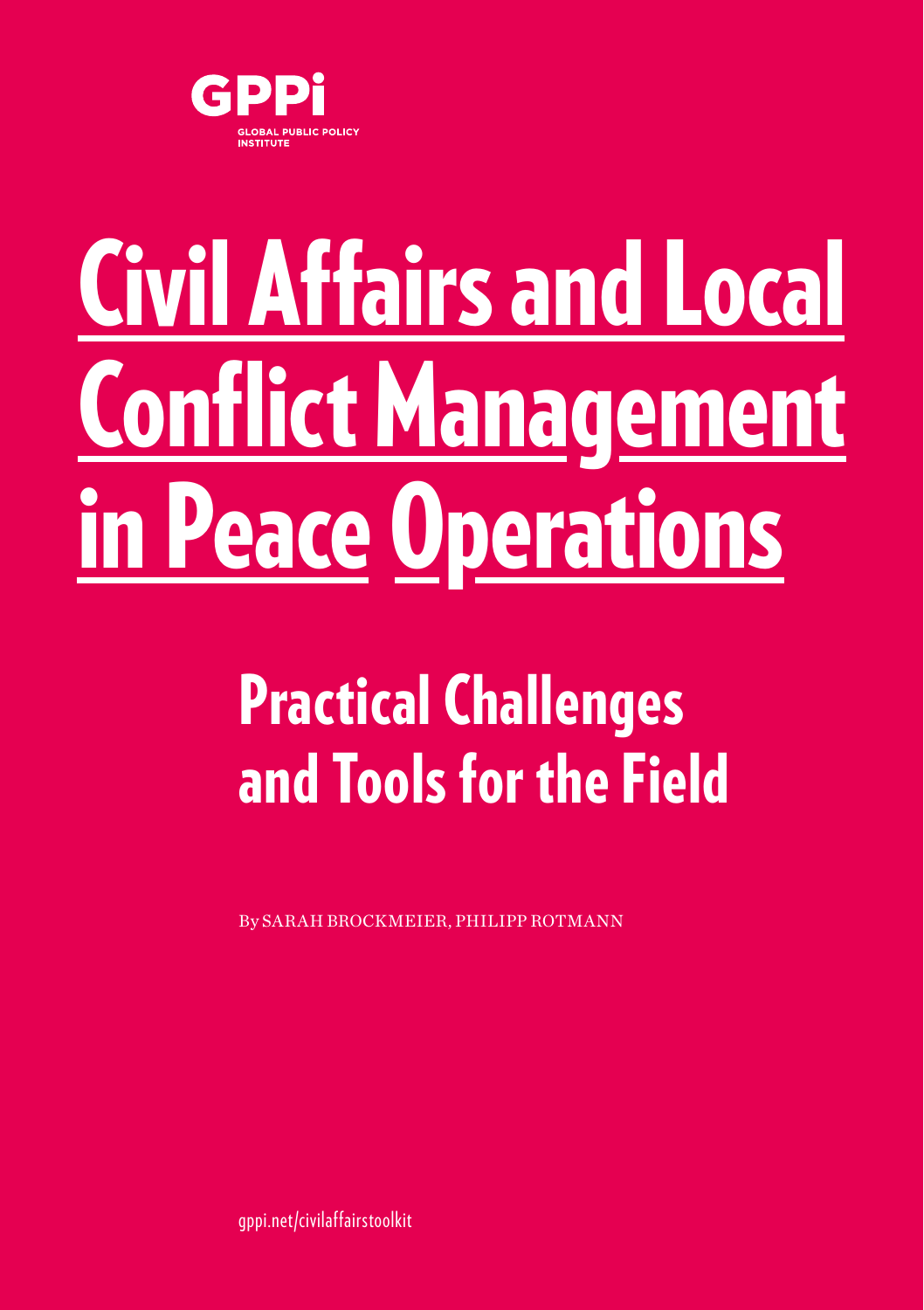#### **Robert Bosch Stiftung**

This toolkit is a result of the project "Peace Operations and Local Conflict Resolution: Lessons and Best Practices from the Grassroots," conducted by the Global Public Policy Institute in Berlin with generous support from the Robert Bosch Foundation.

In addition to the authors, the research team for this project included Gerrit Kurtz, Julian Lehmann and Garima Mohan; this toolkit would not exist without their work and support. The project team would like to warmly thank the staff of MONUSCO and UNMISS, who devoted valuable time to speaking with us and supporting our research trips to the DRC and South Sudan. We would also like to thank Marco Donati and Sara Rendtorff-Smith at the Department of Peacekeeping Operations in New York, as well as Peter Schumann for his invaluable advice and support. Esther Yi and Oliver Read provided excellent editing and layout support, respectively.

Photo sources: p. 4: UNMISS; p. 10: UN Photo/Sylvain Liechti; p. 41: UN Photo/Martine Perret (top), UNMISS; p. 47: MONUSCO/Abel Kavanagh (top), UNMISS; p. 57: UN Photo/ Isaac Billy (top), GPPi; p. 58: UN Photo/Marie Frechon

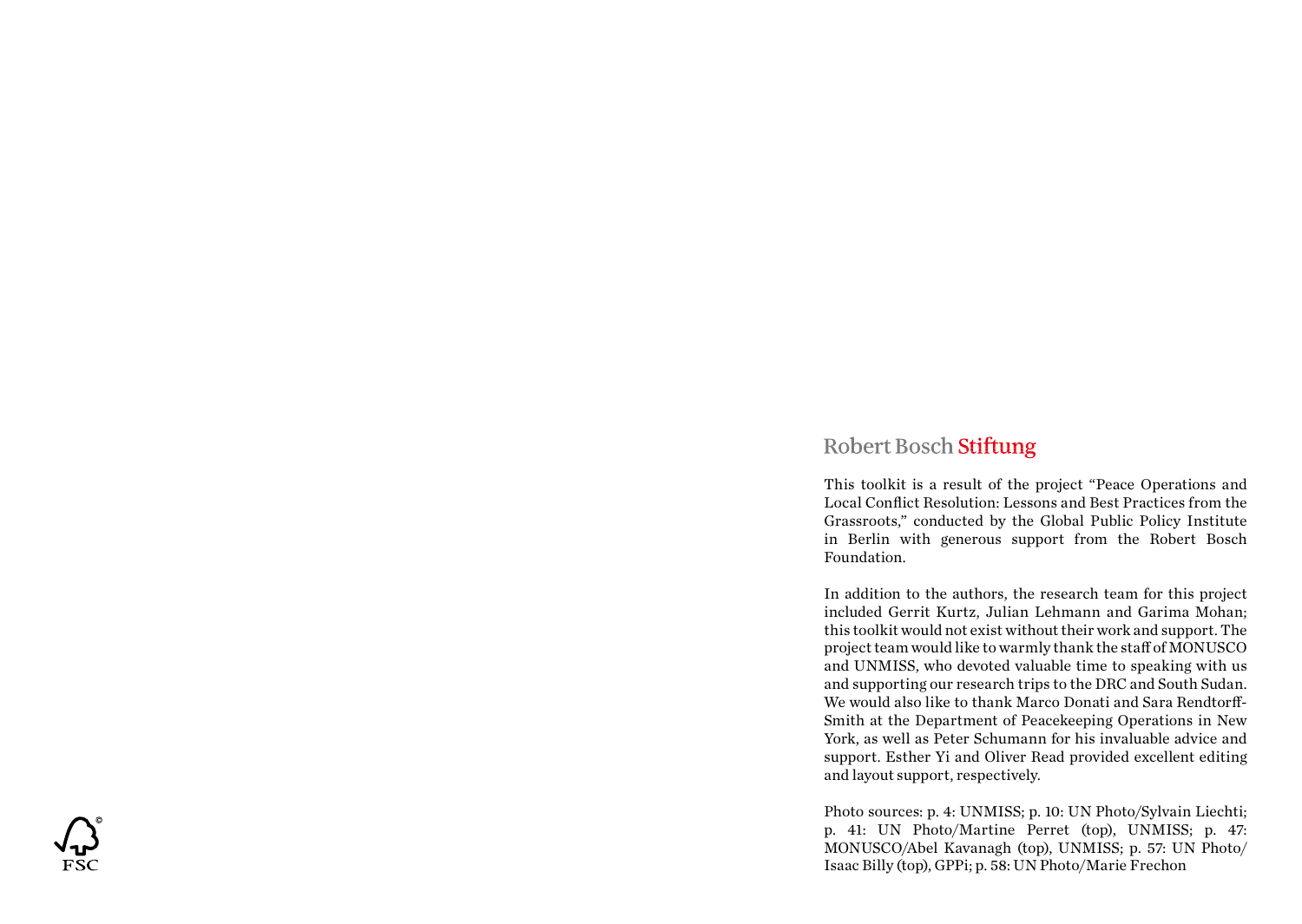

# Executive Summary

The report of the High-Level Independent Panel on Peace Operations is only the most recent example of growing political recognition of conflict prevention and the protection of civilians, in particular by non-military means. Support to local conflict management is key to the "field-focused and people-centered" approach identified by the panel as being critical to making peacekeeping more effective. By engaging with communities at the local level, bringing conflict stakeholders together or running early warning mechanisms, civil affairs teams work at the forefront of the effort to prevent the escalation of violence.

Since the early 2000s, most multidimensional UN peacekeeping missions have featured a sizable civil affairs component. For the 2015–16 period, almost 1,000 Civil Affairs Officers and several hundred Community Liaison Assistants are expected to be deployed for 12 missions worldwide. Civil affairs teams perform various tasks: building and maintaining relationships with local interlocutors, maintaining early warning networks, facilitating conflict resolution at a local level, supporting state authority in conflict management tasks, feeding knowledge about local conflict dynamics into the mission, coordinating with national and international NGOs, and surveying local perceptions of the security situation.

This toolkit focuses on support to local conflict management. It lays out the practical challenges faced by civil affairs teams in South Sudan (UNMISS) and the DR Congo (MONUSCO) in their daily work on local conflicts that might be familiar to the civil affairs staff of other UN missions. In the dozens of conversations, roundtables and workshops with UNMISS and MONUSCO civil affairs staff conducted for this toolkit, the challenges and good practices identified are mostly related to the management and organization of work, although some do address key issues of support to conflict management itself. The challenges broached address a wide range of actors: some lie largely within the responsibility of civil affairs leaders, while some require the active collaboration of other mission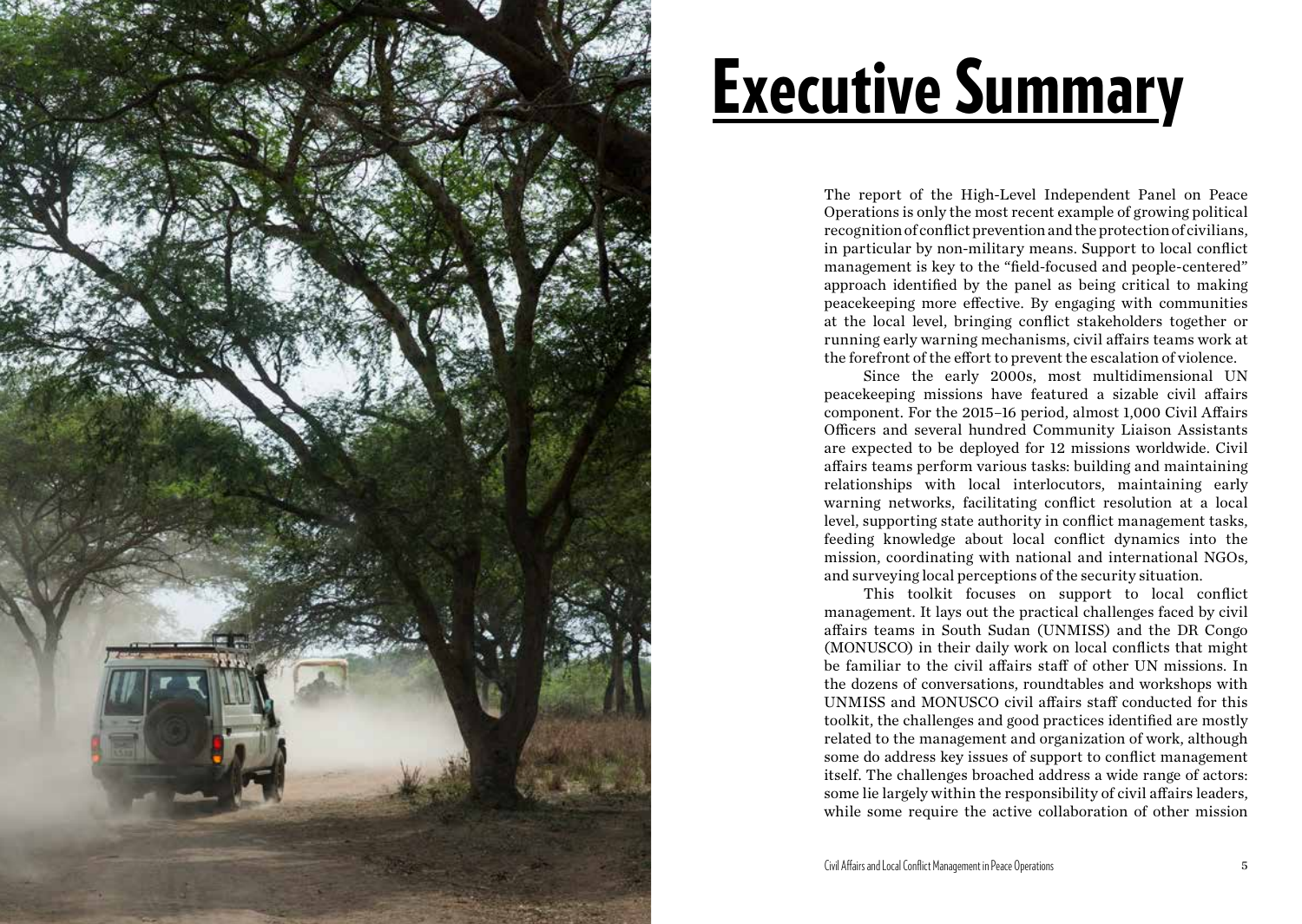components or concern issues of working with UN and NGO partners, host country authorities or other local stakeholders.

Within civil affairs, most of the wisdom collected from experienced colleagues in the field had a common thrust: a call to be more strategic. This means making time for good conflict analysis, using those insights to consciously set priorities at the expense of less important issues and employing the political instruments of civil affairs in service of these top priorities, should they be the facilitation of access to logistical resources, the political engagement of local leaders or major undertakings such as trainings or peace conferences. This is easier said than done. Constant external demands and cumbersome bureaucratic procedures leave little time to think or plan. But we hope that the examples collected from colleagues in the field provide some ideas for finding that time (i.e., by not doing certain other things) and using it productively.

Civil affairs is not an island. Many of its key functions are effective only in close collaboration with other parts of the mission. This cuts both ways: better conflict prevention and protection of civilians require greater support to local conflict management, which entails structural adjustments in a mission that enable a civil affairs team to make the most out of its unique capabilities and resources. Two of these adjustments are the establishment of budgets for "petty cash" and the prioritization of logistical resources for support to local conflict management. In some missions, a revision of security protocols as part of the larger UNDSS shift from risk avoidance to risk management might be necessary, even if it does not materialize overnight. In turn, if missions want to be better attuned to local political dynamics, they must invest in on-the-ground knowledge (e.g., by hiring Community Liaison Assistants, which is currently underway in a number of missions beyond MONUSCO) and feed the wealth of local analysis produced by the civil affairs community into mission-wide information channels and decision-making processes.

In working with the UN family and NGOs, both UNMISS and MONUSCO provide several models of coordination with partners on local conflict management. Form should follow function: the precise shape of a forum or working group should be determined more by the actors and context than by any particular model. Being more strategic, however, may require missions to make greater investments into filling a part of the "peacebuilding gap" that civil affairs alone cannot make up for. As shown by the most recent efforts of MONUSCO's Stabilization Support Unit, a mission may be able to translate its political convening power in the international community into channeling donor funding to priority areas, e.g., support to local conflict management by NGOs or agencies recognized for highquality work at the local level.

"Local conflict" is rarely just local. The key challenges of preventing the escalation of violence have to do with calibrating engagement with those who happen to represent the state – some of whom may have a stake in the conflict themselves – and with hidden "spoilers," who deny their role as stakeholders and operate beyond the reach of local actors. Far from providing simple solutions to these complex challenges, the stories told by field staff ultimately serve to underline the critical role of good analysis and informed strategic choices. There are always choices to be made in how to engage with different local actors and how to prioritize a mission's limited resources.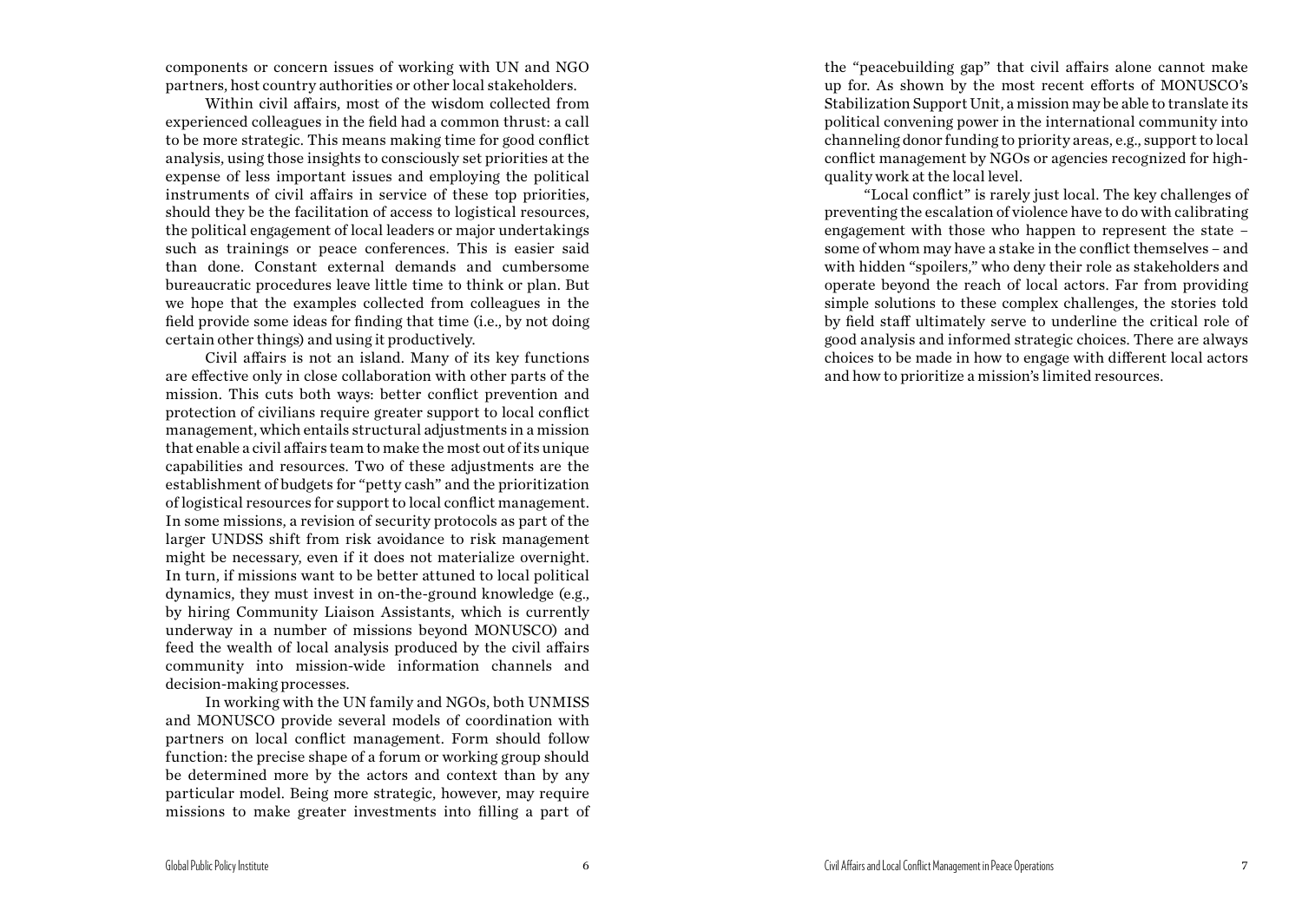#### [THE STATE AND OTHER STAKEHOLDERS](#page-48-0) [PAGE 49](#page-48-0)

[UN FAMILY & PEACEBUILDING](#page-36-0)  [NGOS/PARTNERS](#page-36-0)  [PAGE 37](#page-36-0)

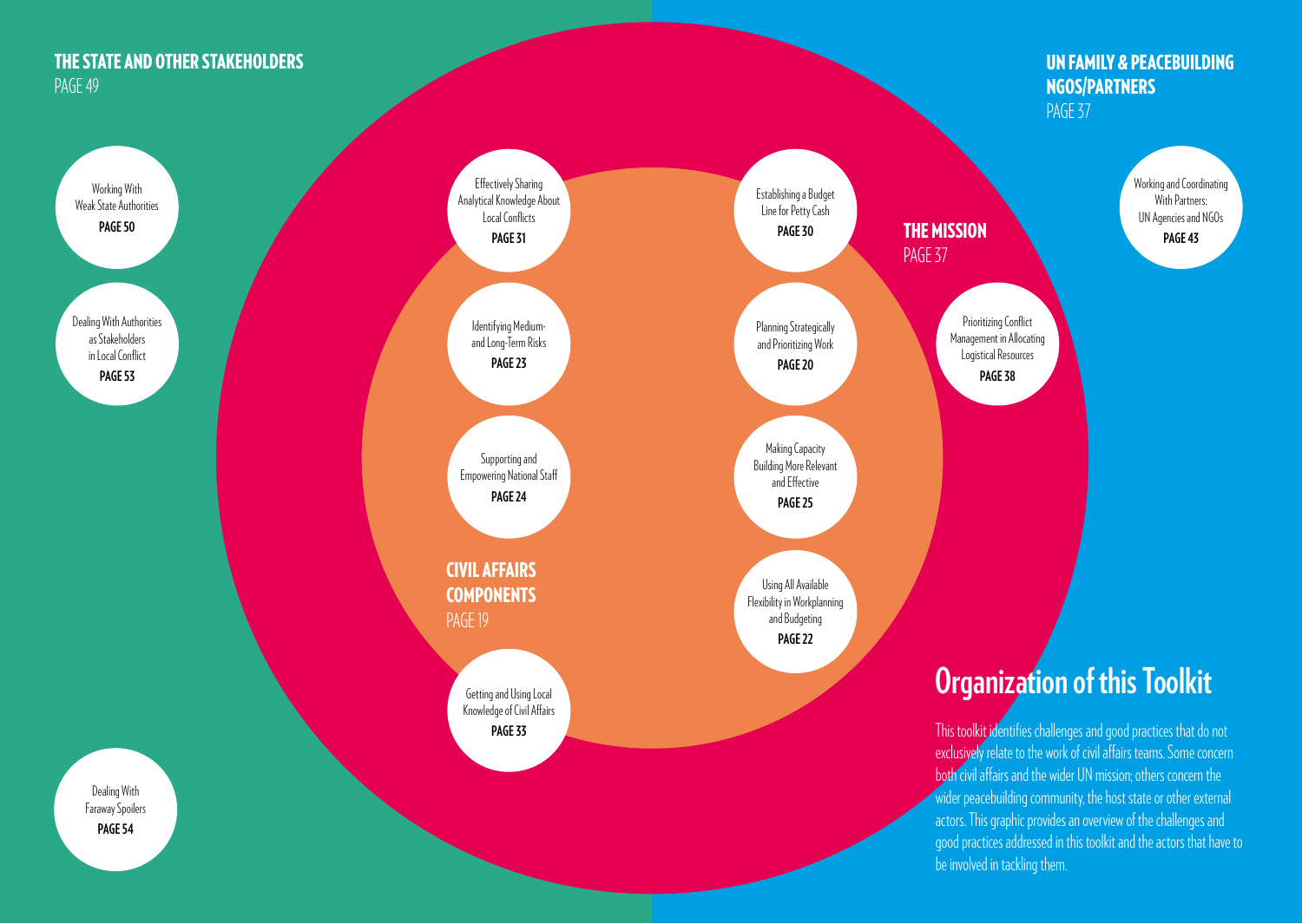

# Introduction: Civil Affairs **Teams and Local Conflict Management**

Civil affairs teams are a key element of peace operations. Since the early 2000s, most multidimensional UN peacekeeping missions have featured a sizable civil affairs component. The role of civil affairs has become more important over the past ten years in particular, during which the UN Security Council has increasingly tasked UN peacekeeping missions with protecting civilians, peacebuilding and strengthening state authorities. For the 2015–16 period, almost 1,000 Civil Affairs Officers and several hundred Community Liaison Assistants are expected to be deployed for 12 missions worldwide. Civil affairs teams perform various tasks: building and maintaining relationships with local interlocutors, maintaining early warning networks, facilitating conflict resolution at a local level, supporting state authority in conflict management tasks, feeding knowledge about local conflict dynamics into the mission, coordinating with national and international NGOs, and surveying local perceptions of the security situation.

This toolkit focuses on one aspect of civil affairs work: support to local conflict management. There are many competing usages of the term "conflict management." This toolkit uses it as an umbrella term for prevention, mitigation or resolution conducted in a manner that recognizes the constant presence of social and political conflict in the area where a peace operation has been deployed. A mission's support to local actors in managing this conflict aims to prevent the escalation of violence and to reduce ongoing violence, ultimately to protect civilians and create space for a political process toward peace. How ambitious UN missions can and should be in their conflict management efforts is disputed within the UN community. For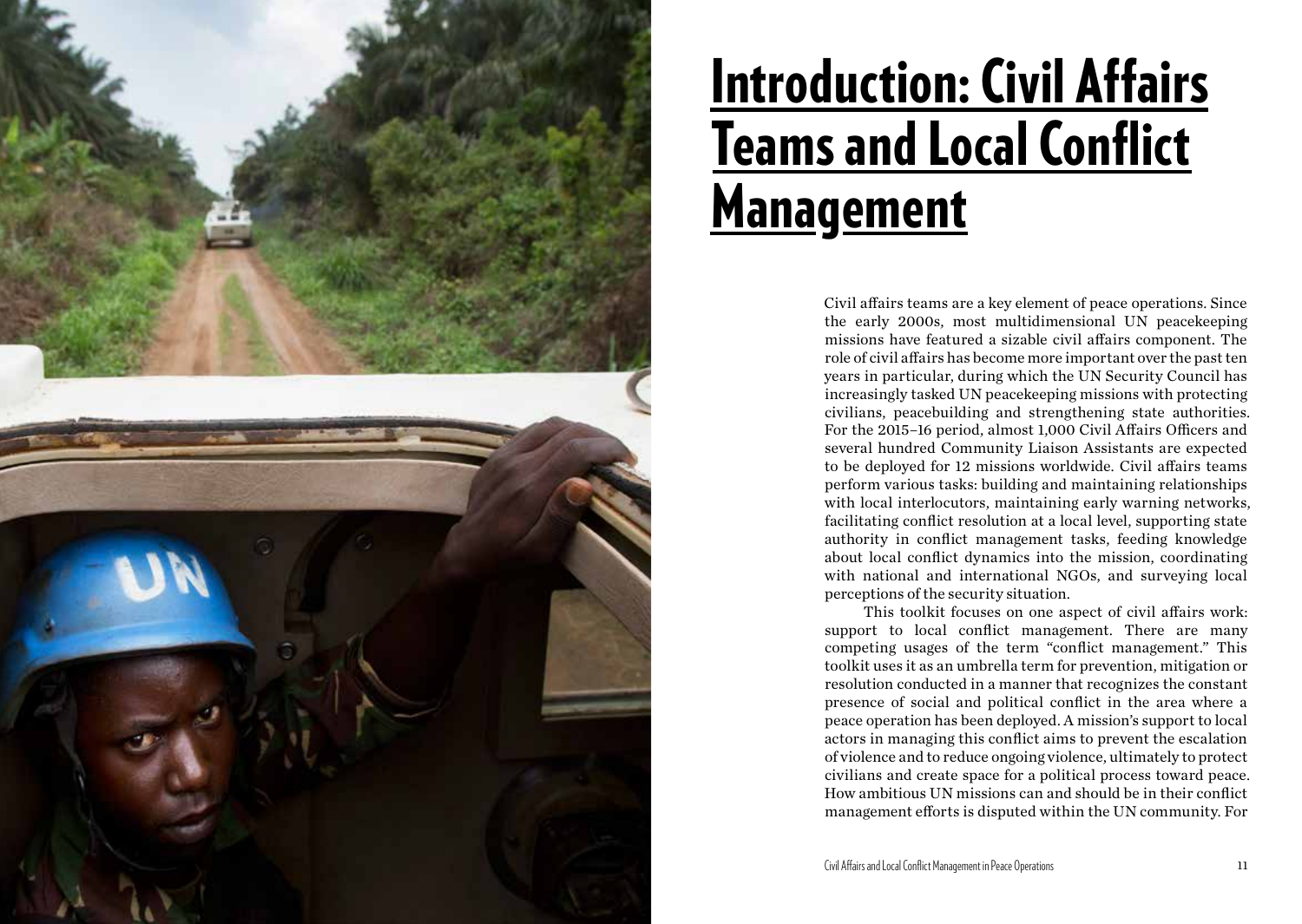#### **UNMISS**

Since the outbreak of the South Sudanese civil war in December 2013, the Security Council refocused the mandate of UNMISS from strengthening the state to protecting civilians, monitoring human rights and facilitating humanitarian assistance. In the spring of 2015, the work of UNMISS Civil Affairs differed enormously between the different states of South Sudan, reflecting the enormous challenges posed by the active fighting taking place in about a third of the country and the more than 150,000 civilians seeking shelter at three large UN bases.

#### **MONUSCO**

In contrast, not only is MONUSCO the largest peacekeeping mission and one of the oldest in terms of large-scale civil affairs experience, but it is also operating in a much more permissive security environment. Its mandate focuses on the protection of civilians, stabilization and the restoration of state authority. All three pillars bring the mission in constant contact with local conflicts, but none of them clearly spell out and define what the mission is expected to do in support of managing these local conflicts. Given the mission's long existence and the challenges of protecting civilians from armed groups, MONUSCO has developed innovative ways to deploy civilian staff for this task. These include the Community Liaison Assistants (CLAs), created by MONUSCO in 2009 as a link between the military contingents and local populations. The 193 CLAs deployed across the country today comprise a significant part of MONUSCO Civil Affairs. (The current MONUSCO budget, p. 35, gives a figure of 288 posts in its civil affairs team.)

example, some people push for the UN to take an ambitious role in conflict resolution, while others prefer the UN to take the more modest role of managing conflicts.

The High-Level Independent Panel on Peace Operations<sup>1</sup>  $\overline{a}$ recognizes conflict prevention and the protection of civilians (including by non-military means) as priority areas that UN Peace Operations must improve upon in order to ensure a more effective UN peacekeeping system. By engaging with communities at the local level, bringing conflict stakeholders together or running early warning mechanisms, civil affairs teams are constantly working to prevent the emergence of new conflicts or the escalation of longstanding ones. As a result, they are at the forefront of what the High-Level Independent Panel identified as the necessary "field-focused and people-centered" approach to peacekeeping.

The challenges and good practices collected in this toolkit emerged from a combined seven weeks of working with civil affairs teams in South Sudan (UNMISS) and the DR Congo (MONUSCO) in April, May, June and September 2015, including several small team retreats and roundtable discussions. Dozens of civil affairs colleagues in the field facilitated our trips and spoke to us at length about their work, for which we are immensely grateful. Without them, this toolkit would not have been possible.

Naturally, UNMISS and MONUSCO are not representative of all UN operations. This toolkit does not aim to present a comprehensive overview of civil affairs work in local conflict management across the UN system, nor does it reflect authoritative UN guidance. But it presents practical challenges that civil affairs teams in both UNMISS and MONUSCO face in their daily work on local conflicts that might be familiar to the civil affairs staff of other UN missions. These challenges address a wide range of actors: some lie largely within the responsibility of civil affairs leaders, while some require the active collaboration of other mission components or concern issues of working with UN and NGO partners, host country authorities or other local stakeholders.

<sup>1</sup> The report published by the High-Level Independent Panel on Peace Operations was published in June 2015 and is available for download here: http://www.un.org/ sg/pdf/HIPPO\_Report\_1\_June\_2015.pdf.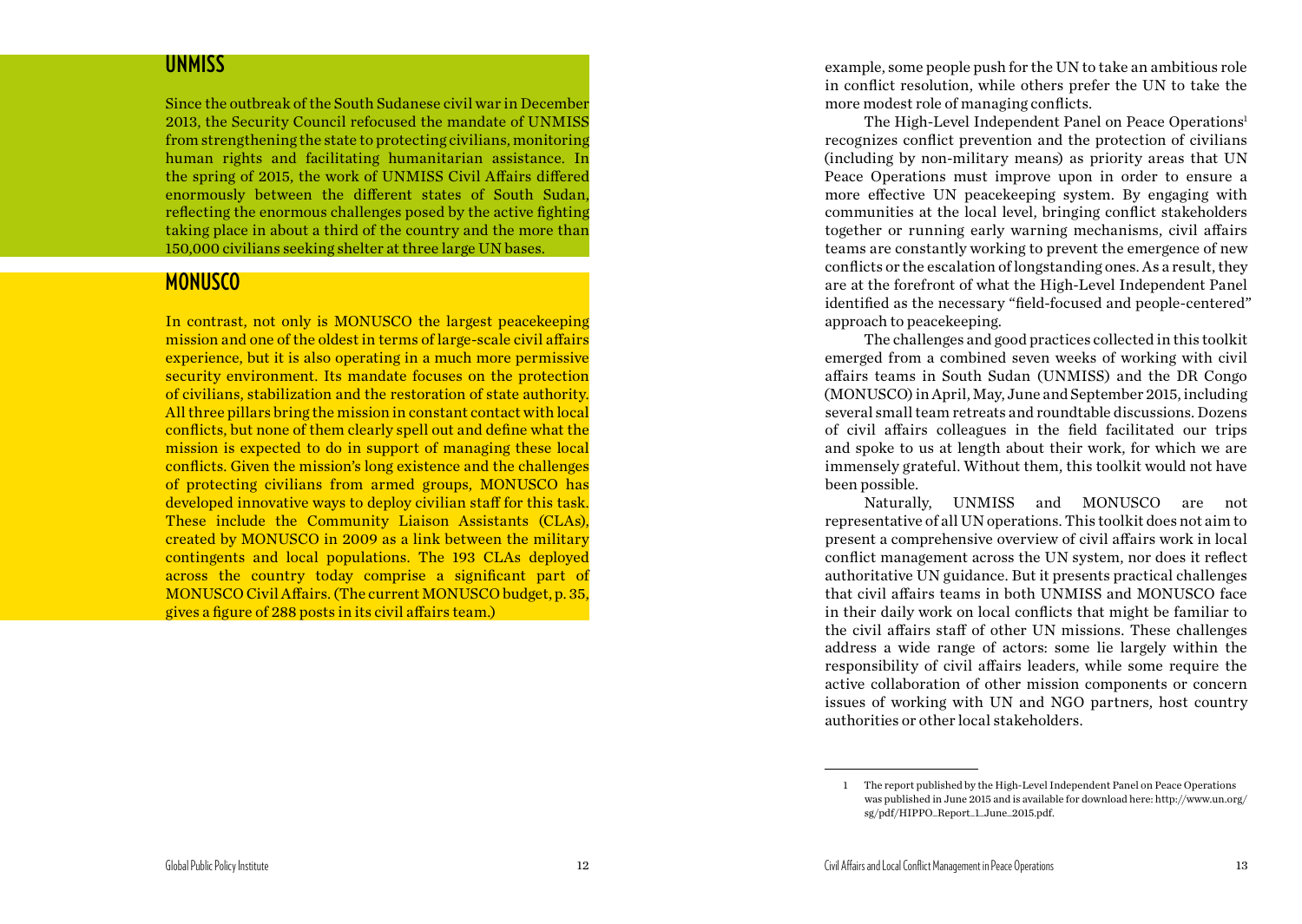We hope that the "practice examples" presented in this toolkit will be helpful for the work of civil affairs officers across the UN system. Some of these examples are "good" practices; others might simply be considered "reasonable." Often, they do not provide full answers to the challenges we have identified. They show practical ways in which UNMISS or MONUSCO civil affairs units are trying to tackle a particular challenge. The paper is meant to be a useful addition to the existing, comprehensive guidance materials for civil affairs officers – most importantly, the UN DPKO/DFS Civil Affairs Handbook from March 2012.<sup>2</sup>

### Civil Affairs and Conflict Management

Peace operations and their civil affairs teams are not the only actors supporting local conflict management in their host countries. There is a wide variety of actors who work on similar issues, depending on the country context. What added value can civil affairs contribute when there are UN agencies and NGOs working on the same issue? In the DRC and South Sudan, civil affairs staff and their partners identified four areas in which civil affairs can add greater value to conflict management activities than can UN agencies and local and international NGOs:

- Political advocacy: Civil affairs can back up their own work with political advocacy capacities and access to government authorities, which is available to a UN mission at the local, provincial and national levels.
- Access: Given the military capabilities and air assets of a mission and within the limits of UN security protocols, civil affairs teams can access insecure areas that other organizations cannot.
- Logistical support: Given these capacities, civil affairs can provide logistical and practical support to the conflict management work of other organizations.
- Local presence: The access and logistical capacities of civil affairs teams might have more widespread local

presence than any one organization and are thus better able to quickly collect information on security incidents and to take the temperature of local conflict dynamics.

In line with these comparative advantages, it is helpful to differentiate between three different functions of civil affairs in conflict management, detailed below. These three functions are not always distinct from each other and can overlap. To think about them as distinct types, however, can help in the prioritization of civil affairs work and coordination with partners on conflict management tasks.

#### **"Fire Brigade"**

Much of the conflict management work of civil affairs teams is preventing the immediate escalation of violence by putting out "fires," which may be immediate threats or dangerous rumors. Immediate threats are often reported to civil affairs staff by local authorities or civil society, informally or through structures such as the Community Alert Networks (CANs) that MONUSCO created and maintained primarily for the protection of civilians.

In these cases, civil affairs usually facilitates the overall mission response (which may include troop or police deployments) and contributes support to short-term crisis management conducted by or together with local authorities or NGOs. Such efforts include political engagement, mediation or advocacy towards state or customary authorities, mostly at the subnational levels. After the immediate threat is gone, civil affairs often tries to ensure sustained engagement with the conflict parties to enable a more long-term process of conflict resolution. Often, however, logistical and security challenges as well as competing priorities (e.g., the next flare-up elsewhere) make it very difficult to ensure sustainability in civil affairs engagement and to support effective conflict resolution over months and years.

*In pre-independence Southern Sudan and in the early days of South Sudan, UN civil affairs was often able to defuse moments of high tension just by quickly getting key stakeholders to verify pervasive rumors and to talk face to face. In many instances, civil affairs leaders were able to leverage their trust relationships with official* 

<sup>2</sup> To consult the Civil Affairs Handbook, see: [http://www.un.org/en/peacekeeping/](http://www.un.org/en/peacekeeping/documents/civilhandbook/Civil_Affairs_Handbook.pdf) [documents/civilhandbook/Civil\\_Affairs\\_Handbook.pdf](http://www.un.org/en/peacekeeping/documents/civilhandbook/Civil_Affairs_Handbook.pdf).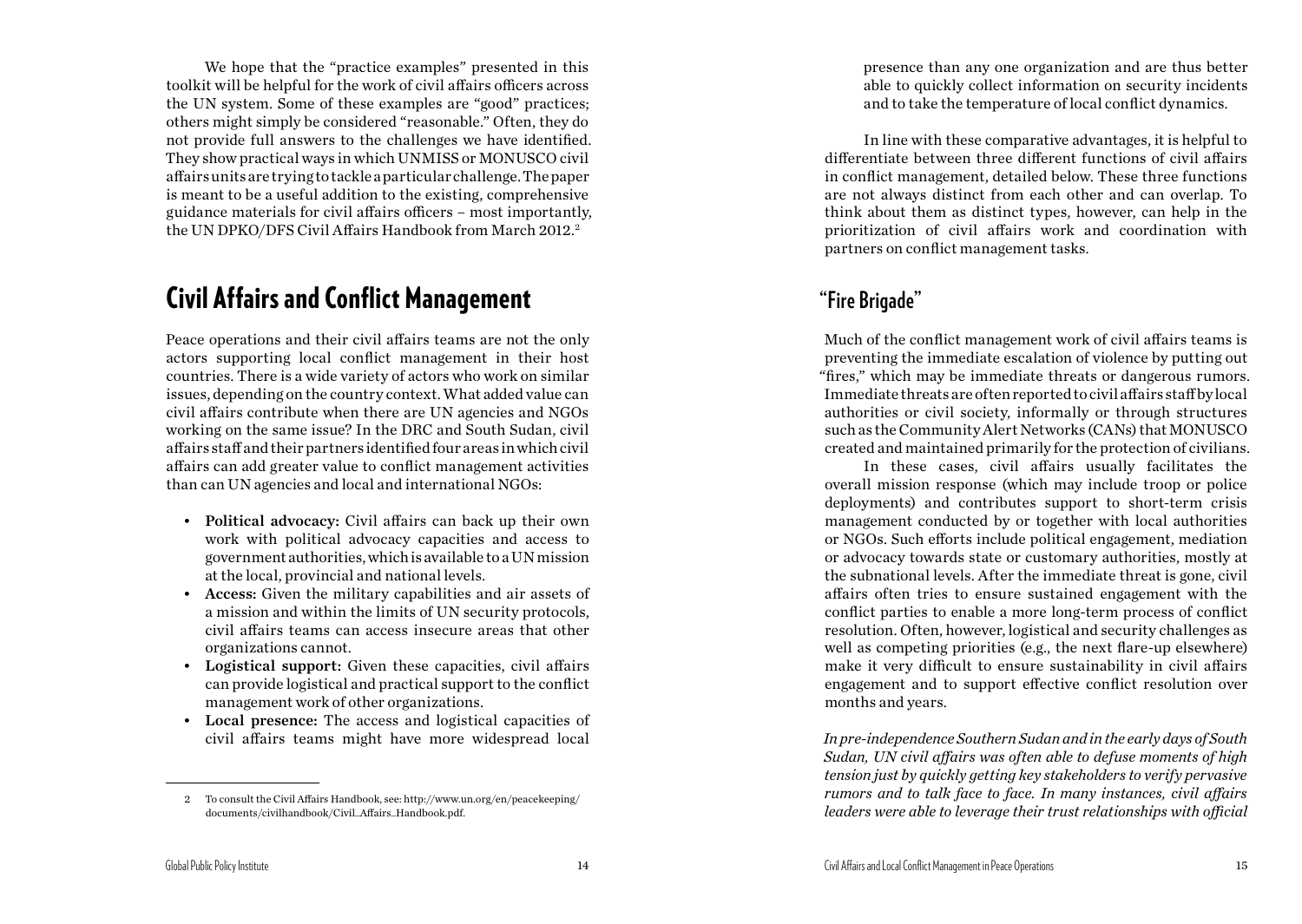*and non-official authorities from all sides, as well as the mission's unique mobility (e.g., helicopters) to take elders or trusted leaders to investigate the site of a rumored massacre against their tribe that did not actually happen or turned out to be no more than a violent confrontation between a few people. When these leaders returned to their communities, they were able to report what they had seen and suppress dangerous escalatory dynamics.* 

#### **"Enabler"**

Another type of support to conflict management involves enabling partners outside of the mission to engage in longterm conflict resolution processes. These partners include UN agencies and NGOs. Specialized peacebuilding NGOs, local or international, are widely seen as being more effective than peacekeeping missions at supporting long-term conflict resolution if and where they are able to attract reliable funding, build a qualified team and earn the trust of stakeholders. Where they cannot work (as in South Sudan, since the outbreak of the civil war in 2013) or where donors fail to provide funding, this leads to a major gap in conflict management capacity (see below).

Where specialized peacebuilders do work, however, they can be a key partner for UN missions. In working with such partners, civil affairs focuses often – and ideally mostly – on logistics, security and the deployment of the mission's political advocacy efforts, where it has better access to relevant authorities and power brokers. Direct engagement in mediation by UN civil affairs officers is a rare exception. In the daily work of civil affairs teams, this is felt less as a long-term process than as a series of short-term requests for support by their partners. However, such contributions require regular engagement with communities and partners working on the conflicts themselves. To be effective, partners may require mission support to have some level of predictability, which is not always easy to guarantee when it comes to scarce assets like helicopters.

*In Kalehe in South Kivu (DRC), the civil affairs unit has been facilitating MONUSCO's support to the work of the Life and Peace Institute and of a local NGO, called Action pour la Paix et la Concorde (APC), since 2014. APC worked on a dialogue program to resolve local conflicts over land, customary power and identity.*  *Some of the key actors driving the conflict did not live in Kalehe, but in Kinshasa. MONUSCO flew a team from APC to the capital to meet with these actors and include them in the dialogue process on resolving conflicts in Kalehe. MONUSCO Civil Affairs also helped APC with outreach work and access to funds for a cash-forwork roadworks project, while coordinating with the NGO on its training of local authorities.*

#### **"Provider of Last Resort"**

Effective and reliable peacebuilding support by NGOs or UN partners usually depends on security, access and donor priorities. Such support has been much more common in the DRC than in South Sudan. But even in the DRC, the number of peacebuilding NGOs that are broadly recognized as effective and trusted is very small, and they are not always immune from accessibility bias (e.g., focusing on easily accessible cities and towns rather than difficult rural settings), herd behavior among donors (which leads to oversupply in some areas and undersupply in others) and a loss of trust from the parties involved.

As a result, despite the thousands of NGOs delivering aid, effective conflict resolution support remains insufficient, and many simmering conflicts remain unaddressed. In such situations, where there is nobody else to do the work and there is a major long-term risk of escalation, a mission (if mandated accordingly) may take the strategic decision of having civil affairs engage in long-term support to conflict management or conflict resolution.

*In the longstanding Hema–Ngiti conflict in the Ituri province (DRC), it seems that NGOs have not been making much progress beyond the grassroots level in the last few years. Given that the conflict between the communities is escalating and that no other actor is working on tackling its dynamics at the provincial level, MONUSCO Civil Affairs is attempting to facilitate a mediation process between the parties.*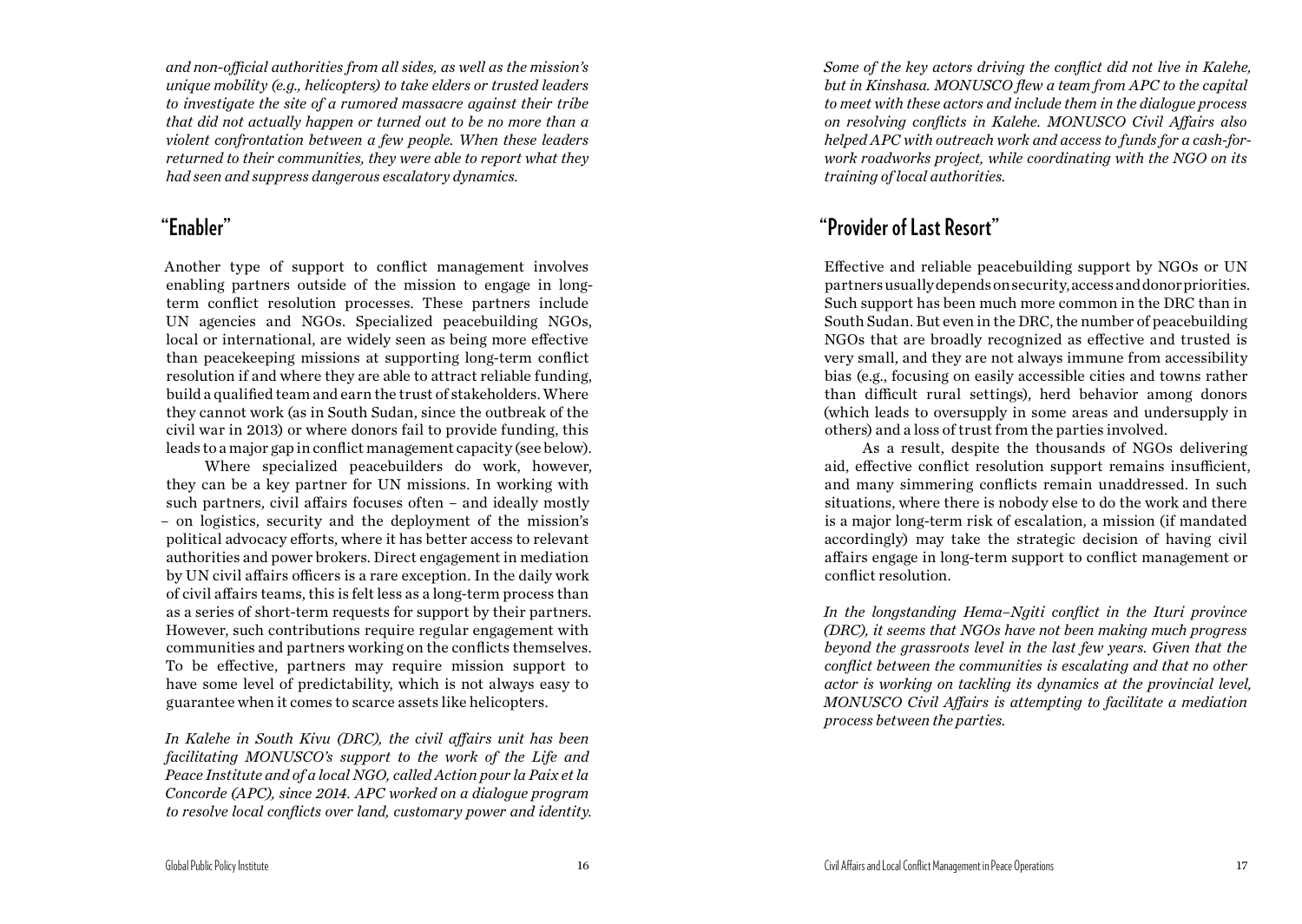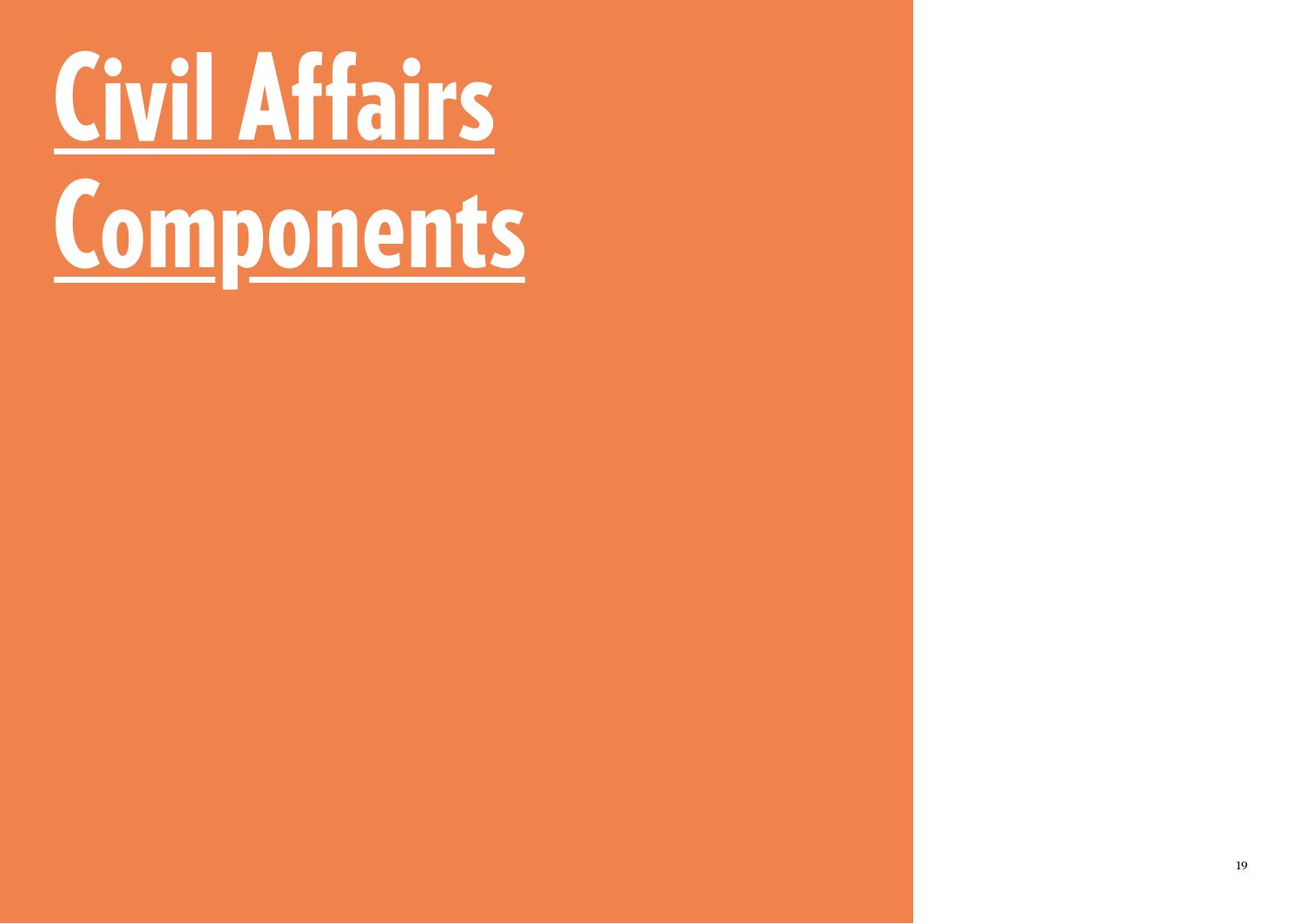# Civil Affairs Components

### Planning Strategically and Prioritizing Work

#### **Challenge**

In civil affairs, a week can go by quickly. There are meetings with local government officials to attend, traditional chiefs to meet in nearby villages and IDP representatives from temporary camps to look after. There are phones calls bringing warnings of imminent violence. There is a workplan demanding that a workshop be held in some remote town to train a more or less receptive group of community leaders in conflict management methods. These constant external demands and the administrative routines for budgetary planning, often unnecessarily cumbersome, have led some civil affairs teams to lose the element of strategy – that is, the ability to set their own goals and the allocation of their time and resources to the most pressing priorities.

Often team leaders in civil affairs components understand UN rules and regulations to be more inflexible than they actually are. Because they consider the agreed-upon annual workplans as rigid, they sometimes conduct workshops with local partners only because these workshops were part of their workplans. Unsurprisingly, activities whose timing is entirely divorced from conflict dynamics tend to have limited impact on a conflict. The lack of strategy prevents teams from focusing their limited resources on those conflicts and windows of opportunity where the risk of violence and the opportunities for impact are highest. Ideally, civil affairs should be engaged in areas where it has the biggest comparative advantage. It should focus on immediate threats in need of the mission's logistical capacities and assets ("fire brigade"), hand these off to NGOs or UN agencies if and when possible, and devote its remaining capacities to long-

term efforts tackled by no other organization ("provider of last resort"). Of course, this works only where high-quality political work by NGOs or agencies is being funded and implemented on a sustained basis – a major gap in donor attention in many places. Determining which situation requires which kind of civil affairs intervention will only be possible if the teams regularly engage in strategic planning exercises, both on their own and as part of the entire mission, with a view to supporting necessary adaptations within the mission.

#### **Good Practice: Holding Regular Strategy Workshops to Discuss Priorities**

In South Sudan, the Civil Affairs Division pulled a few members (one team leader or deputy, one additional international officer and one national officer) of three of its state teams out of the field for a one-day strategy retreat in Juba. Following in-depth consultations with the civil affairs leadership and the members of the three teams, a group of external facilitators (including the authors of this toolkit) designed and moderated the retreat. As a group, the civil affairs officers first went through a summary conflict analysis for their respective states, prioritized the state's most pressing and/or most promising conflicts, and developed realistic mid-term objectives. They then split into mixed working groups to develop strategies for reaching these objectives. The exercise in June 2015 not only led to new ideas for practical steps that could be taken, but also, more importantly, provided a space for discussing priorities and relative opportunities for impact. For example, participants of the discussion on Jonglei State identified one major conflict as having the highest priority: the political-administrative dispute about the role of the Greater Pibor Administrative Area (GPAA), linked to the ethnic discord between the Dinka and Murle peoples. They also saw an opening for civil affairs engagement and considerable political will on both sides to resolve longstanding grievances. Many participants concluded that this priority required an adjusted mix of instruments and a greater share of their time and resources.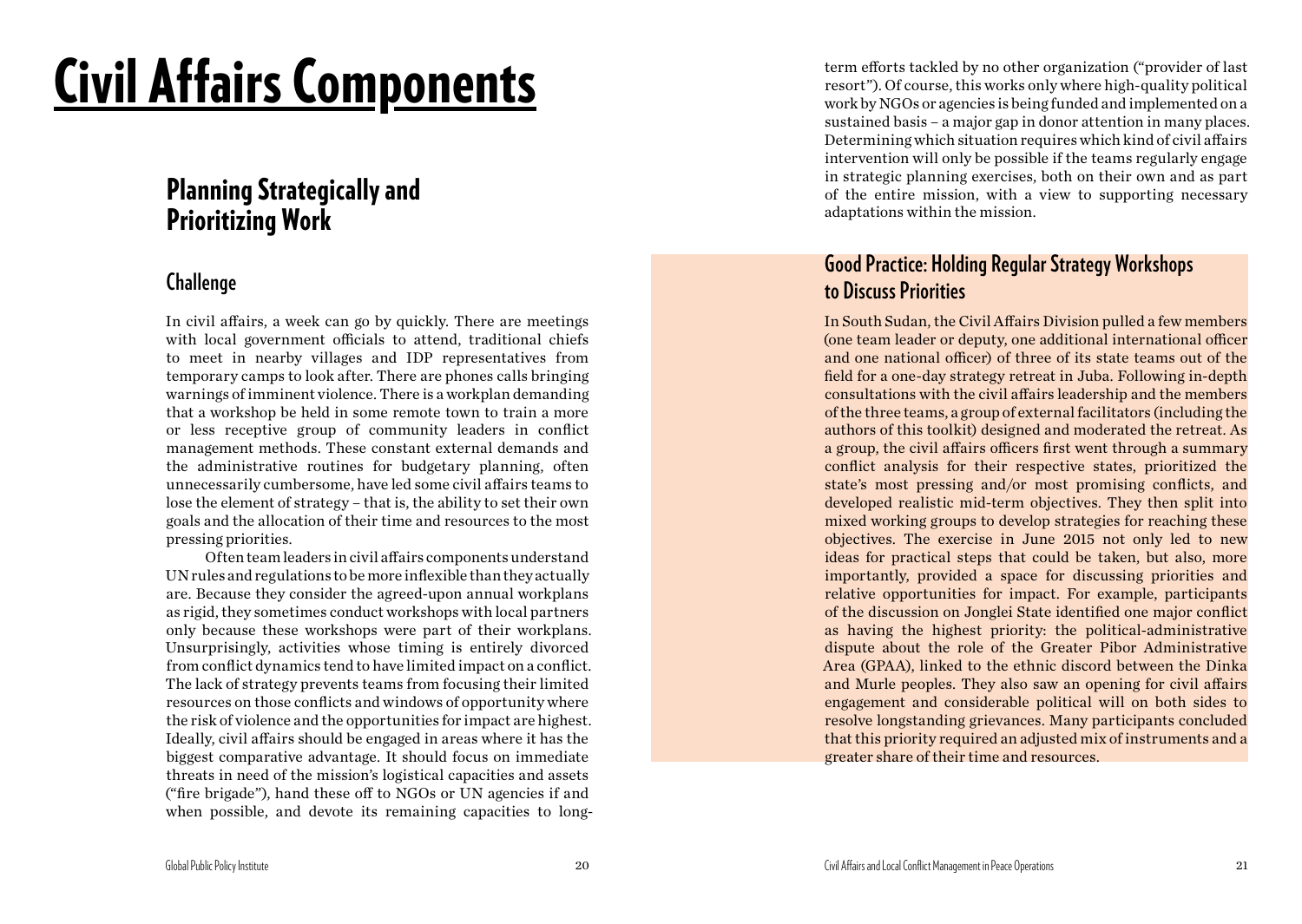## Using All Available Flexibility in Workplanning and Budgeting

#### **Example**

While peace operations are required to set up annual workplans and budgets, it is impossible to predict a year in advance the precise activities that will be needed to mitigate conflict in a fast-changing political environment. Though such detailed advance-planning is not necessary for compliance with budgetary rules, some teams in both UNMISS and MONUSCO created cumbersome procedures for planning their activities for the following fiscal year in great detail, including times and locations. As a result, these teams found themselves bound to conduct workshops even when there was little demand, while targeted activities with demonstrated need and opportunity for impact lacked resources.

#### **Challenge**

Many civil affairs teams are confronted with the following challenge: work and financial planning is not flexible enough to be adjusted throughout the year. The rules that they consider binding, however, are often actually flexible enough. The problem is that over time, unnecessarily bureaucratic routines develop, and they are accepted without question. Given the constraints of working in a conflict zone, the strategy of a civil affairs team must be capable of responding to a changing conflict environment as well as movement constraints (e.g., due to a rainy season or security restrictions). New tools such as the UMOJA<sup>3</sup> financial system might create more flexibility, but it is first and foremost a management challenge to make sure that field-based teams are not unnecessarily constrained by routine planning tools that exceed the needs of binding budgetary rules.

#### **Good Practice: Avoiding Unnecessarily Constraining Details in Workplan**

In Lakes State (South Sudan), the civil affairs team experimented with an annual workplan and budget that purposely avoided unnecessarily constraining details. It specified the activities that were to be conducted in each time period (e.g., "workshop"), but avoided tying itself down more than a year in advance to specific locations and participants by using generic information such as "Lakes State" or "community leaders." This allowed the team to allocate the available activities and budgets flexibly, in line with constantly changing conflict dynamics as well as changes in available funding.

## Identifying Medium- and Long-Term Risks

#### **Example**

After heavy fighting between the government army and the South Sudanese rebel forces around the town of Bor (Jonglei State) in early 2014, the Ugandan army moved in. Until the fall of 2015, it protected the area from opposition attacks. The withdrawal of troops would have put the Ugandan minority in Bor at considerable risk. Because of a myriad, existing dayto-day challenges, the civil affairs team in Jonglei State, as of summer 2015, did not plan for a scenario in which the Ugandan army would withdraw (it eventually started to withdraw in October 2015).

#### **Challenge**

Civil affairs teams regularly face the challenge of being overwhelmed by their "fire brigade" tasks. This means that they do not spend enough time identifying medium- and long-term risks. Understanding such risks would enable them to adjust to new local, national or international developments that may create risks and opportunities for local conflict management. Analyzing longer-term risks is a prerequisite for knowing which

<sup>3</sup> *Umoja* means "unity" in Swahili.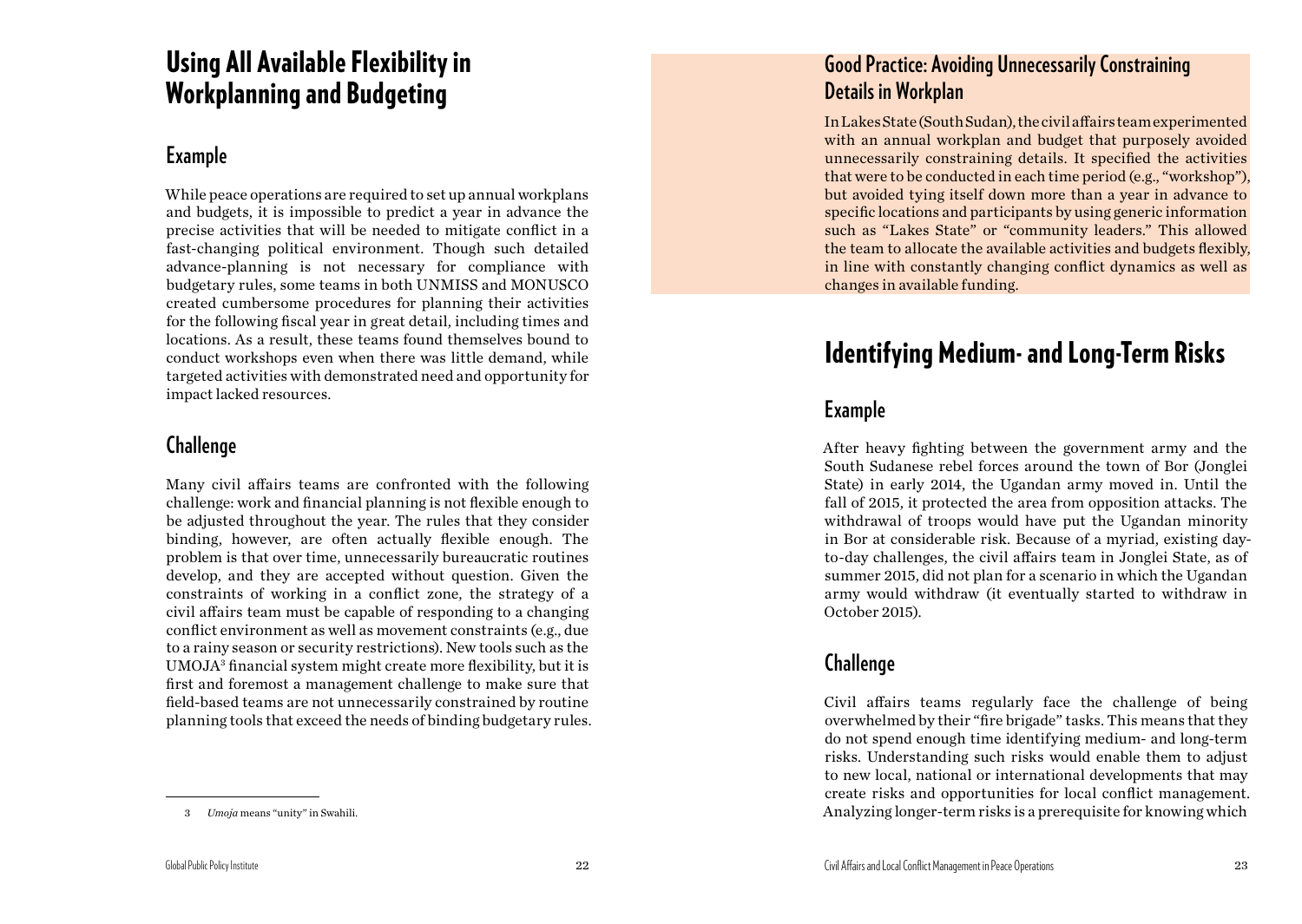situations may need urgent attention and where the UN mission might have to play the "provider of last resort" role when there are no partners or NGOs that can address a risk situation.

#### **Good Practice: Addressing Long-Term and High-Risk Conflict Dynamics**

In the DRC's Ituri province (formerly a district), the Hema and Lendu ethnic groups have been locked in a conflict about land and identity for decades. Fighting between these two groups escalated into the Ituri conflict between 1999 and 2003. Since then, several peace agreements have been made and broken. For the past few years, the conflict has persisted at a lower level of violence, but the potential for largescale armed conflict remains. Following several attempts, the civil affairs team in Ituri decided to address the Hema–Lendu conflict again in mid-2015 by supporting a longer-term process of conflict mediation. In collaboration with notables of both communities and provincial authorities, a roadmap for political negotiations was drafted, and the team started a lengthy process of meeting with officials from both sides to get them on board the mediation effort. In its analysis, it combined the information contained in complaints made by members of both communities that were sent to the head of office at MONUSCO, with its knowledge of the long history of civil war between the two groups and the lack of substantial initiatives aimed at addressing the risks of renewed violence. Based on this analysis, the team decided to engage. In some instances, even one-day retreats may provide the space for joint analysis and contingency planning such as in Ituri, but each team needs to develop its own mechanisms to ensure that longer-term risk analysis is integrated into its work.

## Supporting and Empowering National Staff

#### **Challenge**

Skilled, politically astute, well-connected and loyal National Professional Officers (NPOs) play a key role in making a UN civil

affairs team effective at supporting local conflict management. The importance of national staff is often not reflected in the practice of decision-making, even though UN staff rules assign authority among professional staff strictly by grade, regardless of national/international status. In some situations, it is important that international staff take the lead in protecting national colleagues from political and social reprisals if the UN needs to take unpopular decisions. But this decision-making dynamic can lead to implicit hierarchies between national and international employees. This can create a stratified culture within teams, to the extent that staff members are not treated or employed in ways that are most productive for the mission, solely due to their status as national officers.

#### **Good Practice: Allocating Tasks Equitably**

In some civil affairs teams, the allocation of tasks and responsibilities crosses the formal lines of status between national and international officers. For example, a talented national officer was trained and then trusted to manage the unit's budget, while mundane tasks, like driving, were more equitably shared among the staff. Access to regular staff meetings in accordance with rank and equal allocation of training and professional development opportunities boost the morale, loyalty and effectiveness of all staff members.

## Making Capacity Building More Relevant and Effective

#### **Example**

Partly due to access and security restrictions, one of the main activities of civil affairs in Jonglei State (South Sudan) is workshops for local authorities and community leaders on conflict management techniques. Lacking detailed guidance and training on the content and methodology of such workshops, civil affairs officers have developed these courses themselves,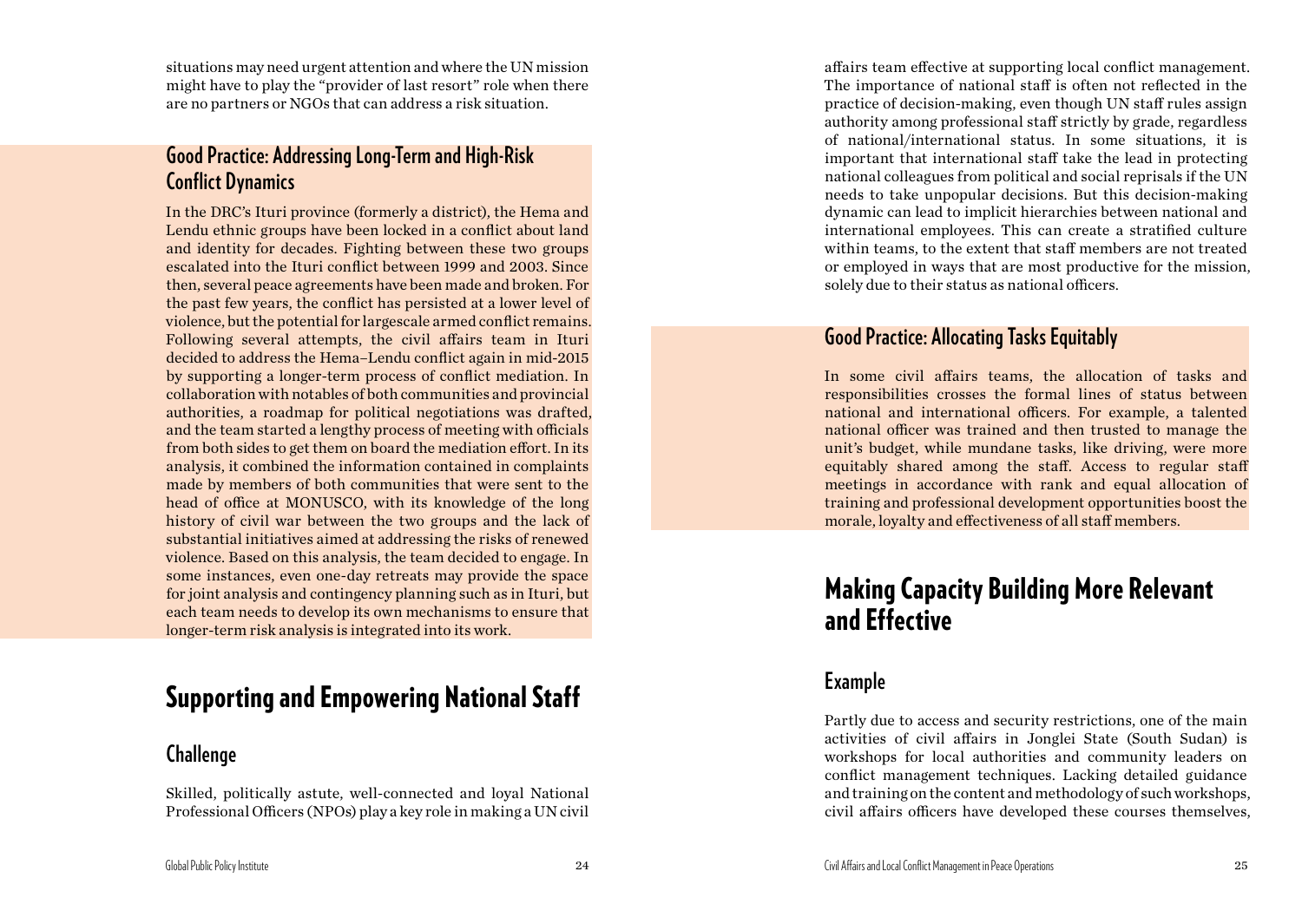based solely on their past personal experience with conflict management. While these workshops are always successful in the sense of drawing reasonably broad participation and overwhelmingly positive participant answers to evaluation questions, participants tend to describe them exclusively as advocacy events (e.g., "it was important for the UN to disseminate the message of peace") rather than as genuine opportunities to learn.

#### **Challenge**

Having considerable experience with all kinds of workshops delivered by international actors, not to mention with their own rich traditions of conflict management, local officials and community leaders have raised their expectations for genuinely useful training or workshops on these issues. In interviews and group discussions conducted for this toolkit, civil affairs officers identified the lack of manuals and didactical seminars ("train the trainer") as major obstacles to developing moreeffective workshops on conflict analysis, management and transformation techniques. Even though missions usually have training budgets, staff feel in many cases that training opportunities are insufficient, or that the training does not always meet their needs. More broadly, according to experienced civil affairs staff in both missions, capacity building activities on conflict management for local community leaders are most successful if they are part of a political engagement strategy to open opportunities for dialogue that require timely followup and other related activities. Conversely, they tend to be less useful if implemented as ends in themselves (see Planning Strategically and Prioritizing Work).

#### **Good Practice: Investing in Training of Local Trainers**

In the DRC, civil affairs is making a concerted effort not to conduct any trainings by itself. The teams always try to use an external, local mediator or trainer. MONUSCO supports "train the trainer" seminars for these local mediators – for example, by flying them to trainings in Kinshasa. By doing so, the mission ensures that knowledge of how to conduct such conflict mediation workshops stays with the communities. Relatedly, a lesson learned by MONUSCO Civil Affairs is to focus these trainings on people with incentives to stay in their respective communities – often the older and more-settled community leaders. There have been instances of younger community leaders using their new qualifications to apply for jobs with international aid agencies and leaving the communities in which they were supposed to mediate. Similar problems have come up with religious leaders, doctors and teachers who were redeployed elsewhere in the country by their congregation or by the ministries of health or education after their training. Therefore, teams should try to select for training those leaders who are most likely to stay in the community.

#### **Good Practice: Investing in Capacity Building for Civil Affairs Staff**

For civil affairs officers in South Sudan, as in the DRC, various types of basic and advanced training opportunities have been provided through the mission's training budgets and the facilitation of Integrated Mission Training Centres (IMTCs). Often, however, only a handful of spots in good courses were available for the mission each year – far too few for more than 100 civil affairs officers. There is also a shortage of courses offered in French. Under these constraints, UNMISS civil affairs officers in Jonglei suggested a partial remedy: promote in-mission exchanges of best practices among and between state teams on issues of methodology, curricula and workshop design. The teams often face similar challenges with the workshops. They would like to start by exchanging the workshop materials already created and drawing upon the substantial expertise of each team.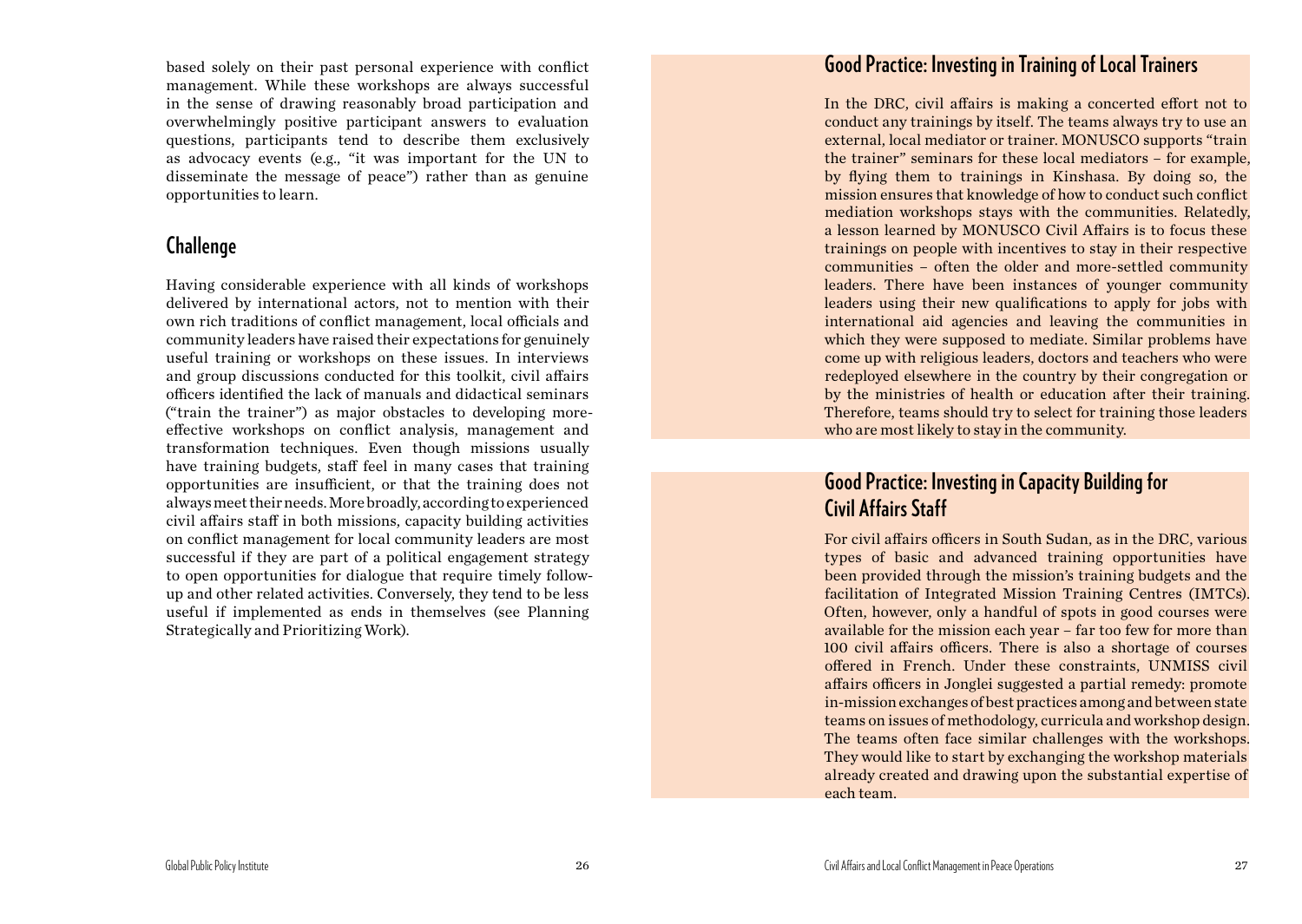# Civil Affairs Components/ **The Mission**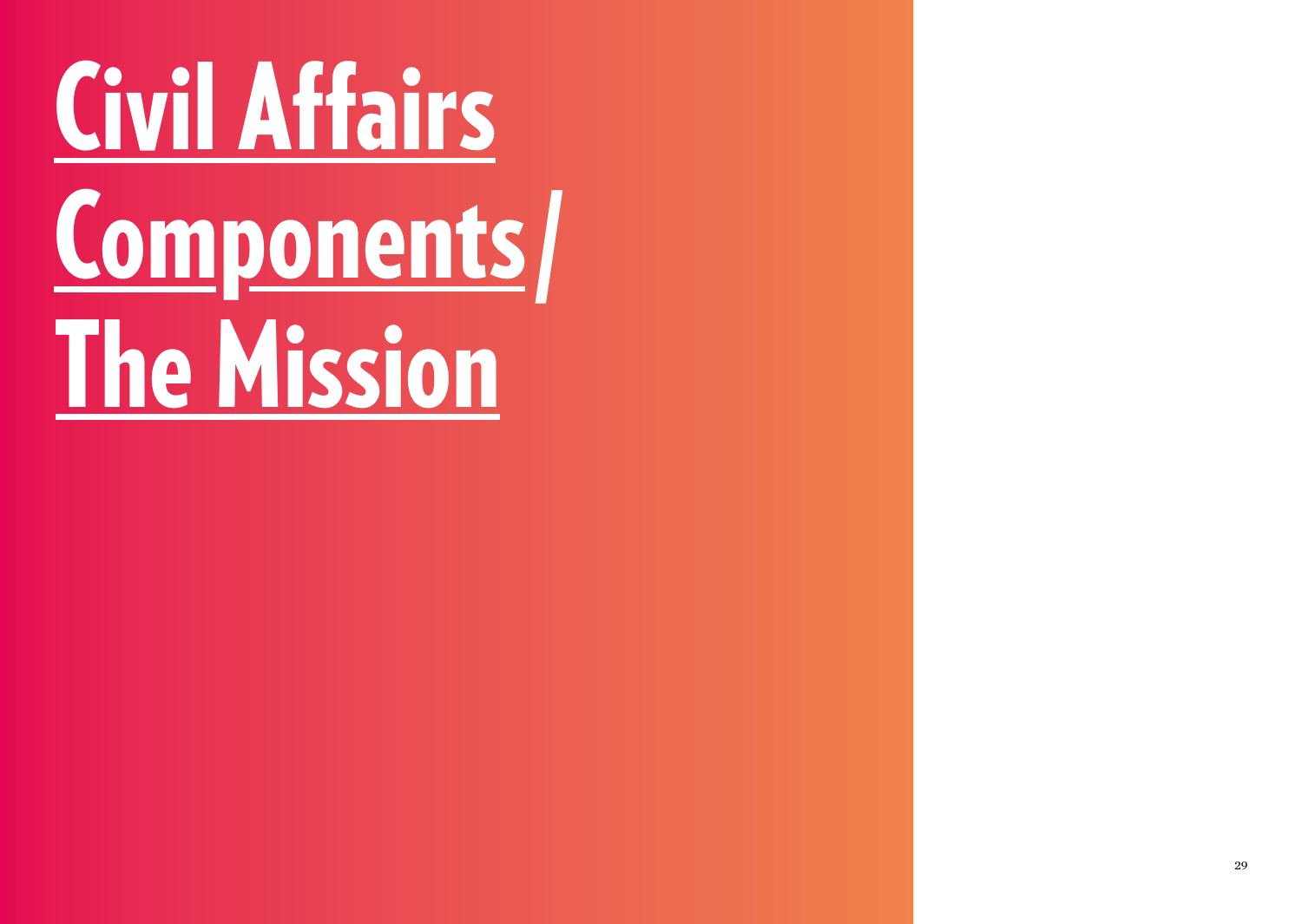# The Mission Civil Affairs Components /

## Establishing a Budget Line For Petty Cash

#### **Example**

In North Kivu (DRC), MONUSCO Civil Affairs is engaged in a variety of efforts to support local communities, government officials and customary authorities in order to resolve longstanding conflicts. In many of their efforts to organize meetings or workshops with local communities on short notice, however, civil affairs teams are hampered by their lack of "petty cash" – very small sums of money, no more than a few hundred US dollars per location and month, that they can flexibly spend on transportation, food, water or phone credits. "MONUSCO is not made for this kind of budgeting," said one staff member. The individual cited the following example: "We have budgets for helicopter flights, but when it comes to finding five dollars to pay for a local mediator's phone credit, we cannot do it."

#### **Challenge**

In much of the conflict management work conducted by civil affairs – be it of the short-term "fire brigade" or the longer-term "provider of last resort" nature – a key role of the UN mission is to organize meetings or involve government officials, tribal leaders or other authority figures in conflict resolution. These workshops and meetings are mostly planned and budgeted for in advance (e.g., through "outreach" funds or "specialized expenditure"). Because of the way that workplanning and budgeting in UN missions work, however, it is difficult to access

very small sums of money on a short-term basis, to be used for providing food and water at meetings, ensuring mediators have enough phone credit to call conflict parties or transporting government or other officials to workshops.

#### **Recommendation: Getting Petty Cash**

Together with mission support colleagues, the leaders of civil affairs units should ensure that civil affairs officers have access to petty cash when needed. This should be the case not only for long-planned workshops or activities, but also in "fire brigade" scenarios, where small sums of money used for transporting a government official to a meeting can be decisive to preventing conflict escalation. While related, such petty cash – like the larger funding lines used for planned activities – should not aim to compete with the (often hidden) attendance fees paid by some NGOs and UN agencies, which would only further exacerbate the "workshop economy." To effectively engage in conflict management, however, it might be necessary to cover travel-related real costs for key authority figures on a case-bycase basis.

## Effectively Sharing Analytical Knowledge About Local Conflicts

#### **Example**

In the DRC, the civil affairs teams at the provincial level drive an annual process of mapping and prioritizing local conflicts in the eastern part of the country. Together with government officials and NGO representatives, they identified 744 local conflicts in the provinces of North Kivu, South Kivu, Orientale and Katanga in the most recent mapping (2015). Of these conflicts, 215 were ranked as "high priority" according to a list of criteria, including their geographical extent, intensity, threat level, potential for escalation, duration and complexity. Such a number of conflicts is obviously far beyond the capacity of less than a dozen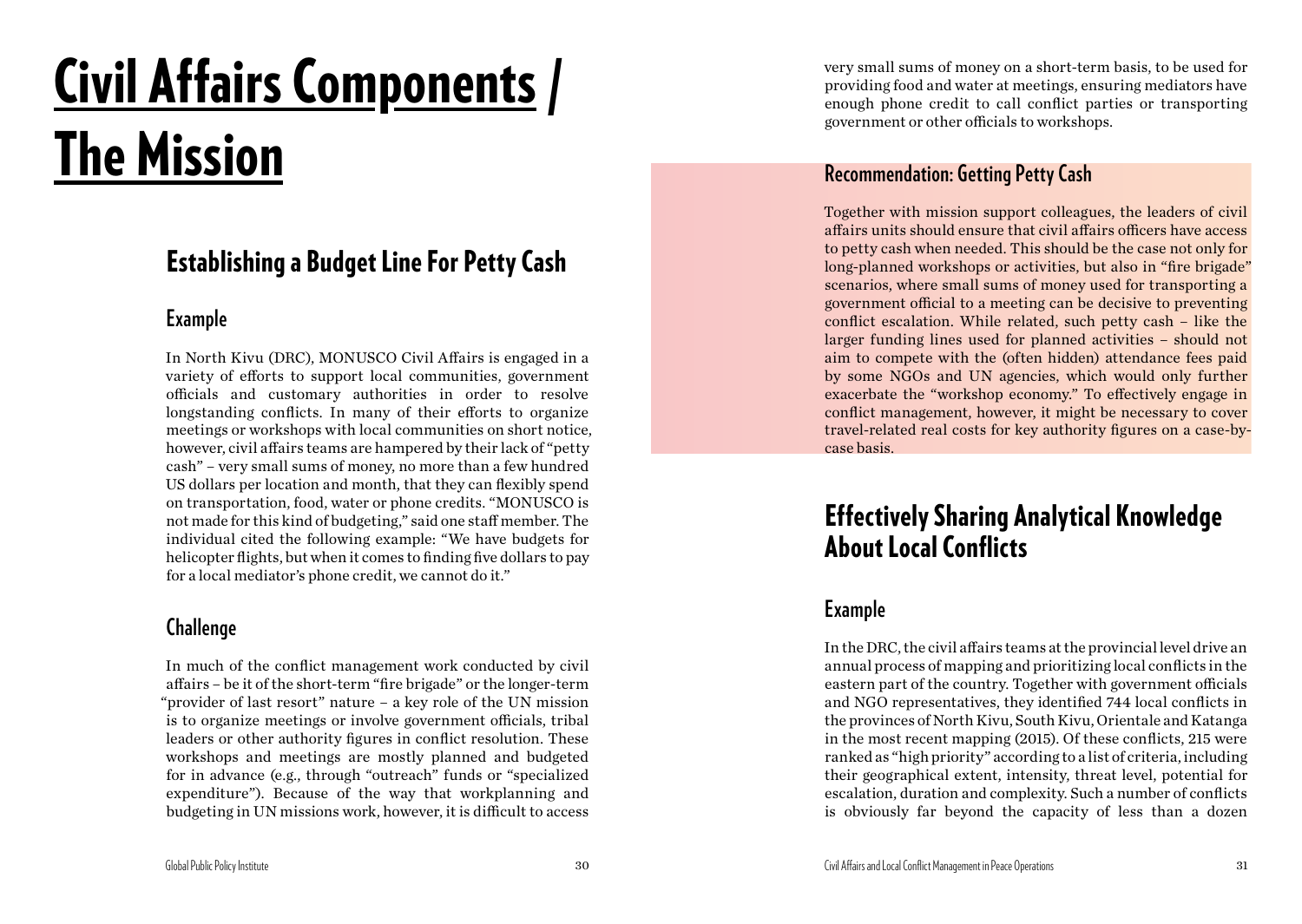MONUSCO full-time conflict management specialists. While the mapping provides the only comprehensive overview of local conflicts in the region, it does not feature much analytical depth. Perhaps as a result, the mapping data has not been used by other sections of the mission in the past, including the Joint Mission Analysis Centre (JMAC), the Stabilization Unit and Political Affairs. In turn, other parts of the mission often complain about the lack of conflict analysis emerging from the civil affairs unit.

#### **Challenge**

Civil affairs teams are uniquely situated to gather local knowledge. Since they are in constant contact with local communities, they could and should make the contributions that are most crucial to the mission's understanding of the local political environment, including sources and dynamics of conflict. The knowledge that exists in civil affairs is very relevant for the rest of the mission. Sometimes, however, the data collected by civil affairs is not shared with or used by other relevant parts of the peacekeeping mission.

#### **Good Practice: Feeding Local Knowledge into Mission-Wide Analytical Products**

In UNMISS, JMAC runs a weekly predictive risk-assessment matrix: essentially, a geographically organized table that identifies and prioritizes the risks of violence against civilians. The information for this risk assessment is sourced from all parts of the mission. Local civil affairs teams, with strong support from the reporting officers at civil affairs HQ in Juba, use this JMACled process to synthesize their extensive knowledge about local conflicts into extremely concise analytical products (often just 1–2 paragraphs per state/province), accessible to other sections and the mission's senior management. It is a major investment for UNMISS Civil Affairs to develop these briefs (and to do so every week), but it makes an important contribution to missionwide situational awareness and ultimately to better protection of civilians. It is a more effective mechanism than expecting other sections to consume detailed reporting about civil affairs activities themselves.

## Getting and Using Local Knowledge of Civil Affairs

#### **Example**

"In mid-2010 … in the Congolese village of Luvungi, members of a local militia called Mai Mai Tcheka reportedly gang-raped 387 civilians over the course of four days. The victims were assaulted in their homes, in the bush, and around the village. A UN peacekeeping base was located nearby, and a patrol of Indian blue helmets actually passed through the village while the rapes were taking place. The Indian soldiers, however, spoke no French or Swahili, and they had virtually no previous contact with the villagers. The local population did not trust the peacekeepers, and Congolese victims were reluctant to approach them – the Indian soldiers did not realize that atrocities were unfolding and moved on to the next village."4

#### **Challenge**

There are many stories of local peacekeepers lacking local knowledge, such as the Luvungi case summarized above by anthropologist Séverine Autesserre. Collecting and sharing local knowledge about conflict dynamics and being in touch with local communities are key to both the protection of civilians and the conflict management tasks of any UN mission. In many peace operations, the actor that is most spread out throughout the country is the military. But language and operational barriers often hamper contact between the military and the local population. Civil affairs has a key role to play in collecting and sharing knowledge about the local context. Even where civilians are stationed with the military, however, good civil–military cooperation is not a given. Separate civilian and military reporting chains often lead to the loss of important information on potential or ongoing local conflicts.

<sup>4</sup> See: Séverine Autesserre (2015), "Trouble in Peaceland," *Foreign Policy*, October 6, 2015 <http://foreignpolicy.com/2015/10/06/trouble-in-peaceland-united-nations-congo-development/>.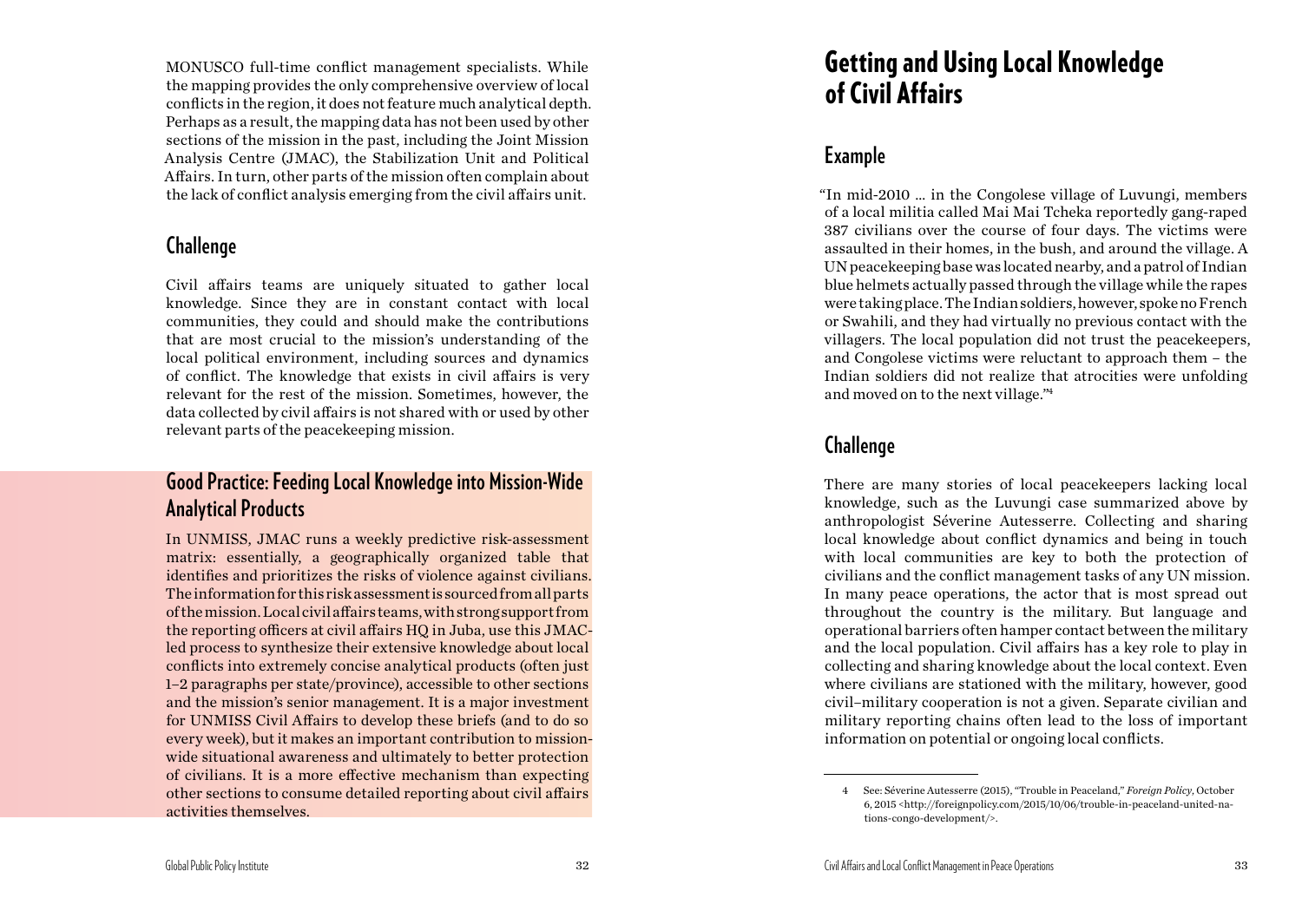#### **Good Practice: Deploying Community Liaison Assistants**

Recognizing the need for a better link between local communities and the mission, MONUSCO Civil Affairs created Community Liaison Assistants in 2010. As of 2015, more than 200 CLAs are based in around 70 military bases of MONUSCO in Eastern DRC.5 CLAs are national staff who usually live on the base or in the communities. They support interaction between the military, local communities and state authorities by establishing connections, acting as translators, gathering information about local conflict dynamics and running Community Alert Networks that inform MONUSCO about protection threats in the communities. They have become an invaluable resource for the mission's conflict management activities and serve as an example that other missions, including in South Sudan and Mali, are beginning to emulate. Currently, however, CLAs are very dependent on the military, including for transportation. "Ultimately, CLAs report to the military," said a civil affairs officer. They could be more effective in the DRC if they were given a transportation allowance – and if security guidelines were revised to permit them – to use motorcycles, which would enable them to move in and between communities with greater flexibility.

#### **Good Practice: Strengthening Civilian Presence on Military Bases**

In the DRC, the Ituri office of MONUSCO is experimenting with the establishment of more permanent presence of civilian UN staff on the smallest military bases. In addition to language assistants and CLAs, a few additional civilian staff will be posted to liaise with local authorities and guide the work of the CLAs. Such staff will also provide coordination with military commanders on a level of comparable seniority, thus implementing the peacekeeping principle of civilian leadership at this more-senior level, too.

#### **Good Practice: Adding Civilian Reporting to Military Channels**

In the Ituri province (DRC), MONUSCO is improving the quality of information available to military commanders at the provincial HQ level by adding a civilian reporting channel parallel to that of the military. When Community Liaison Assistants report a threat related to local conflicts to their respective MONUSCO base commander, they simultaneously send a report to the civil affairs section of the provincial HO in Bunia. The latter forwards this "flash report" to the head of office as well as to the commander of the Ituri Brigade (IB), where it often arrives faster and, more importantly, in greater detail than through the military reporting channel. This is particularly relevant in an area where military contingents operate, whose local commanders and staff officers often have difficulty communicating in French or English, and where some military staff sections simply lack the situational awareness to interpret fragmentary information received from deployed units and to put them into context. The complementary reporting channel through civil affairs remedies such challenges in a simple and effective way.

<sup>5</sup> See also: MONUSCO Civil Affairs Section – Ops East (2014), "Community Liaison Officers best practice review."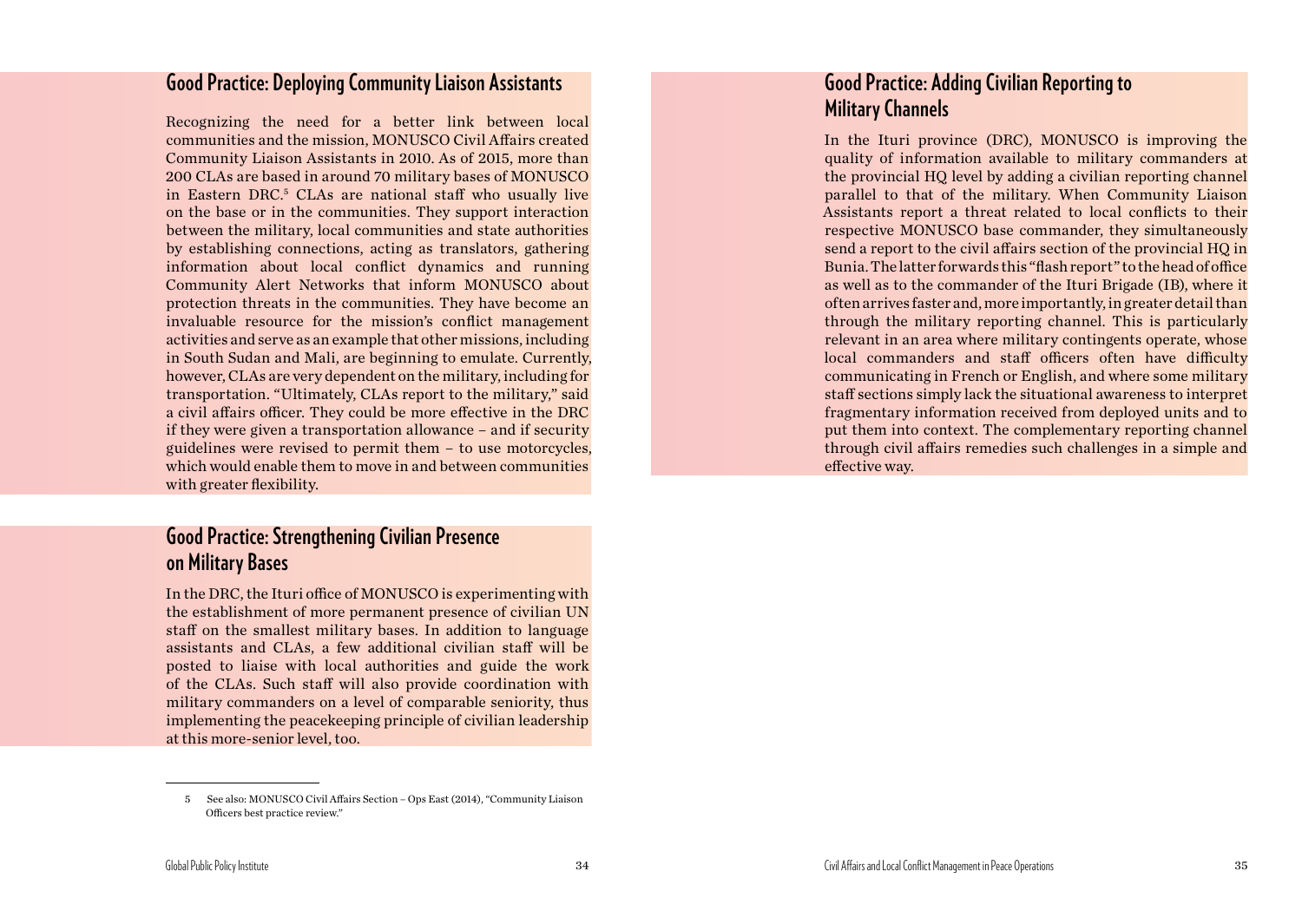# <span id="page-18-0"></span>The Mission

 $\Gamma$  -states  $37$  37  $\sim$  37  $\sim$  37  $\sim$  37  $\sim$  37  $\sim$  37  $\sim$  37  $\sim$  37  $\sim$  37  $\sim$  37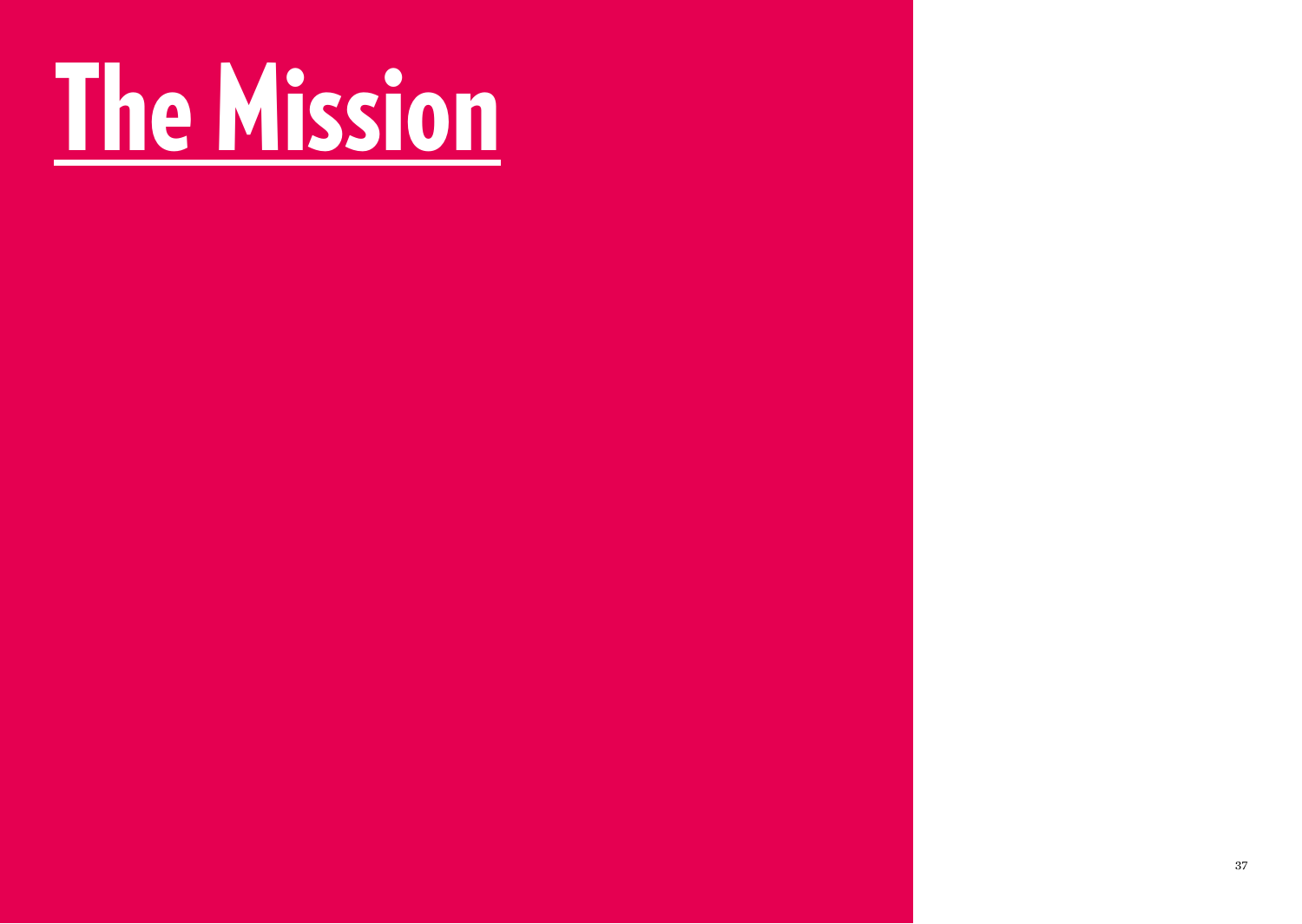# <span id="page-19-0"></span>The Mission

## Prioritizing Conflict Management in Allocating Logistical Resources

#### **Example**

In the summer of 2015, ethnic tensions around Nyamilima in North Kivu (DRC) led to several people being killed and more than 2,000 fleeing into a church. MONUSCO Civil Affairs supported the dispatching of a group of local businessmen and community elders – the Baraza la Wazee, as they were called – to Nyamilima to help set up a local "antenna" of their group to mediate. The elders also wanted to go to other villages around Nyamilima, but did not have the resources to travel there. They asked MONUSCO for logistical support, but the military contingent in the area did not support the transport. As a result, the elders could not engage in conflict resolution efforts in these nearby communities.

#### **Challenge**

For much of the conflict management work of civil affairs teams, in particular the short-term, immediate "fire brigade" cases, access to the logistical capacities of the UN mission is critical. Civil affairs can provide key local knowledge for the entire mission. By quickly bringing quarreling parties together, it can put out fires that have the potential to create greater conflict and instability (or fuel the flames – using this powerful tool is not without risk). For this important function of civil affairs to work, however, civil affairs staff and local partners must be given priority access to the mission's logistical capacities. As the UN moves from a "risk avoidance" to a "risk management" model in its security posture, civil affairs work in conflict management

– particularly regarding the immediate prevention of violence – must be prioritized in order for its strategic contributions to mandate implementation.6 This work is key for mission activities related to stabilization and the protection of civilians. Both civil affairs and its partners in civil society should have higher priority in mission planning.

#### **Good Practice: Using MONUSCO Air Assets to Reach Conflict Areas That No Other Organization has Access to**

In some instances in which MONUSCO gave sufficient priority to logistical support to civil affairs, the mission made key contributions to addressing local conflict. In the area of Kalonge in South Kivu, for example, the murder of a customary chief and a power struggle involving an influential diaspora community in Bukavu led to an upsurge of violence and the displacement of about 150 families from the villages. The area is inaccessible by road, no international agencies or NGOs worked there, and the only local NGO that had previously supported peacebuilding efforts was not welcome because it was perceived to be closely associated with one of the parties. Only a series of engagements and workshops held by a MONUSCO civil affairs team from Bukavu, flying in via helicopter with diaspora representatives and a civil society mediator, was able to ease the situation and enable families to return to their villages. In this situation, the ability of MONUSCO Civil Affairs to use the mission's air assets multiple times over a prolonged time period was critical to preventing further escalation of the conflict and violence.

<sup>6</sup> On risk management by peacekeeping missions, see also: Sebastian von Einsiedel, "Non-Military Protection of Civilians in UN Peace Operations: Experiences and Lessons," *United Nations University Centre for Policy Analysis*, Tokyo, Japan, p. 3.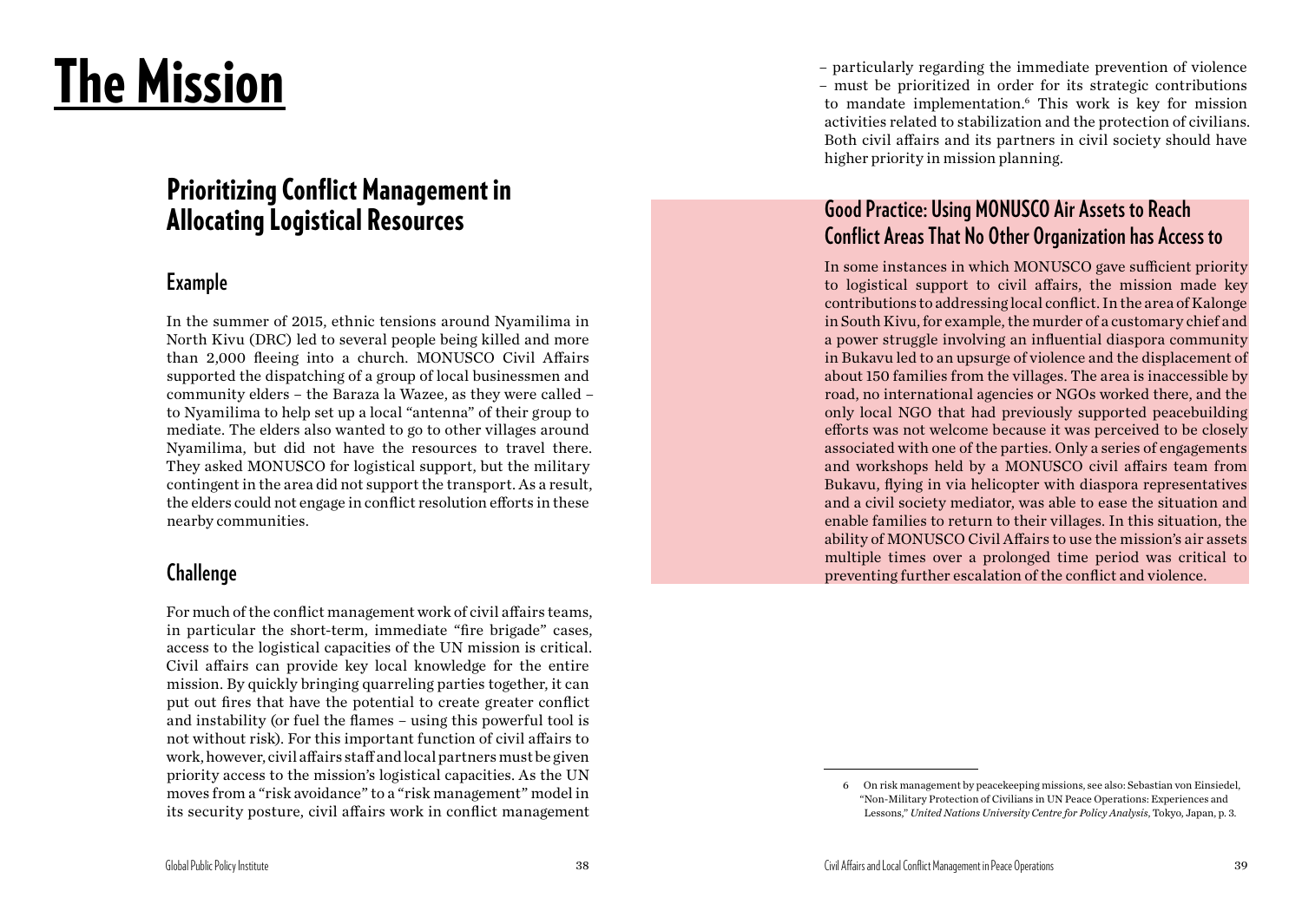#### **Good Practice: Supporting Fact-Finding with UNMISS Assets to Dispel Dangerous Rumors**

In the years prior to South Sudan's independence, UNMISS developed impressive flexibility in allowing civil affairs the use of civilian helicopters at short notice to prevent imminent violent clashes. Many cases of major violence had been started by rumors that were later proven baseless or wildly overblown. A brawl between adolescent cattle herders or a single murder would become a tale of mass killing, threatening to set off retaliatory violence by hundreds of fighters. In such instances, "within about 14 to 16 hours, the mission could launch a flight" to take trusted community leaders to the site of the presumed attack and help them establish the facts, recounted one staff member. Based on the authority of heads of office or regional coordinators to take final decisions about the security risks associated with such flights, this capability was critical to dispelling dangerous rumors or getting key community leaders into face-to-face contact to prevent a further escalation of violence.



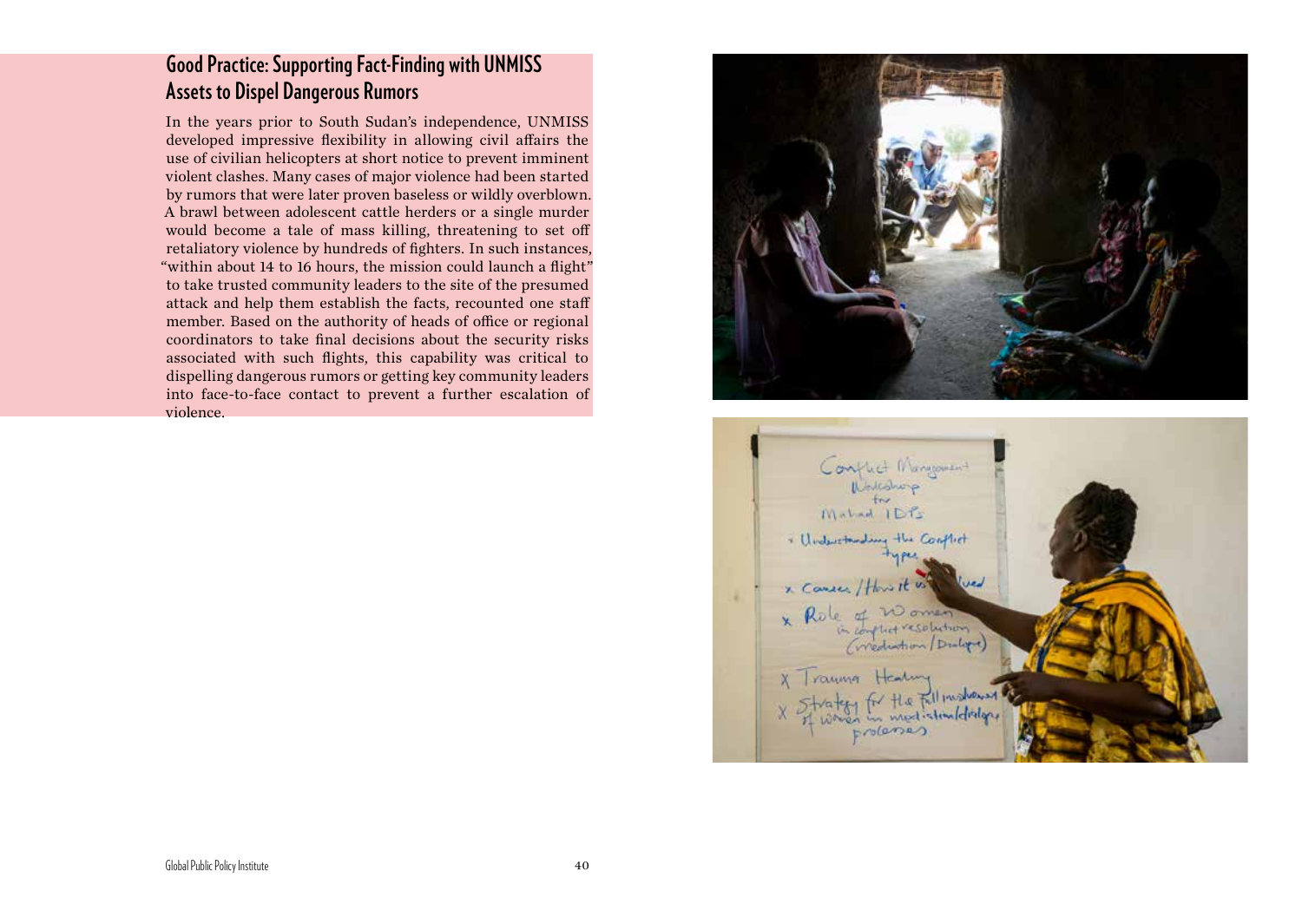# <span id="page-21-0"></span>The UN Family and Peacebuilding **Community**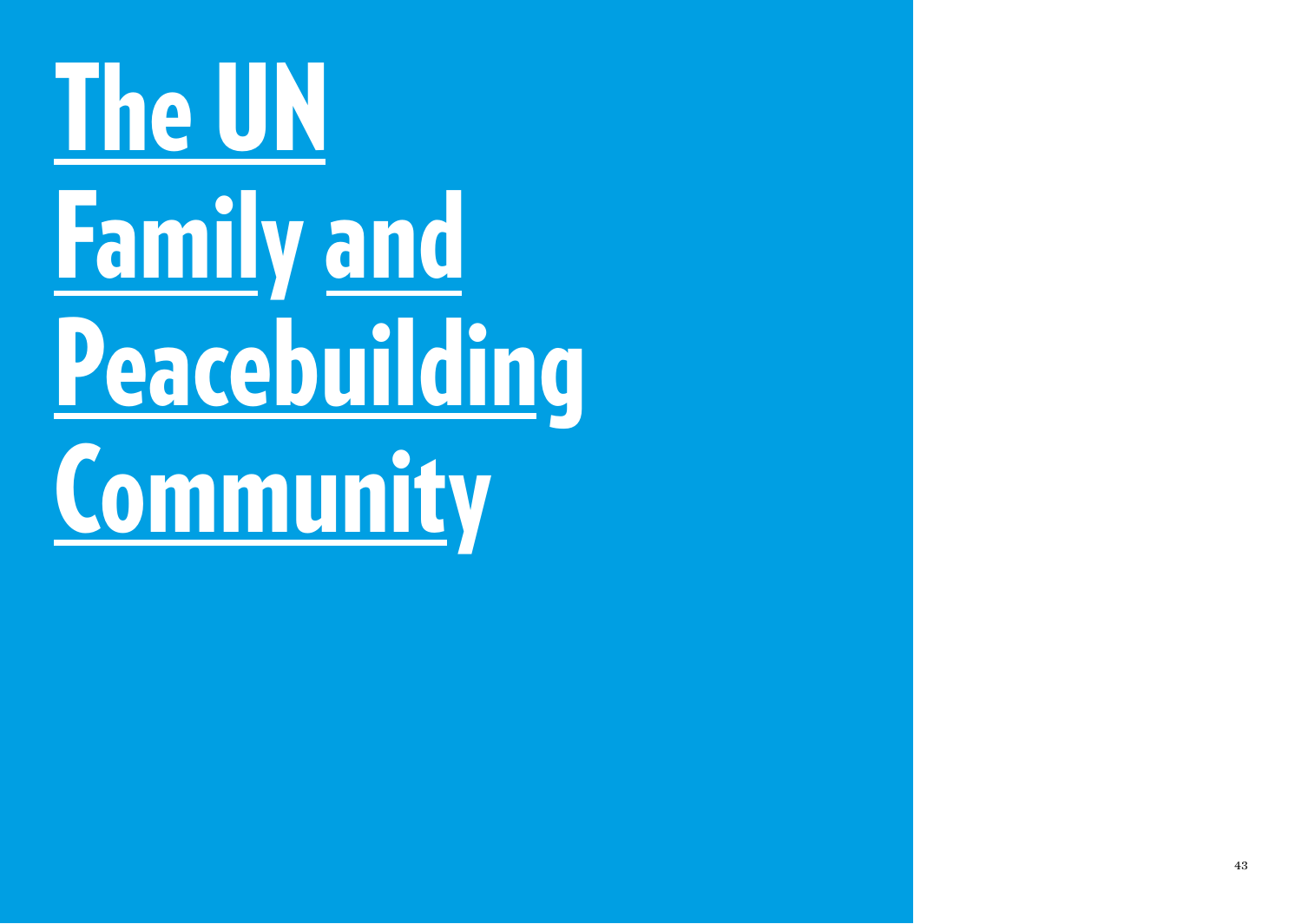# <span id="page-22-0"></span>**The UN Family and Peacebuilding Community**

## Working and Coordinating With Partners: UN Agencies and NGOs

#### **Example**

The sheer number of national and international civil society organizations working on conflict resolution in Eastern DRC is overwhelming. All of them respond to the pressures of securing funding and demonstrating success, as do UN agencies. In Eastern DRC, this leads some communities to complain about being "over-workshopped." For example, it is not uncommon, as one staff member of a local NGO observed, for one community to have "several organizations that create a conflict resolution committee with the exact same people, dealing with the exact same conflict. At the same time, nobody is working on the conflict in the community next door."

#### **Challenge**

In most places where UN civil affairs teams work, there are numerous domestic civil society organizations and international NGOs engaged in conflict management activities. Civil society organizations have to be more selective about their engagements and often work more on a grassroots level than the UN does. Most of them have multi-year funding cycles and project funding. This means that ideally, there is a logical division of labor between NGOs and civil affairs teams. NGOs are better placed to lead longer-term and more in-depth work on dialogue projects and local conflict resolution. The UN mission

does not have the capacities to do this kind of long-term work, aside from a few exceptional cases. Therefore, good coordination with NGOs open to working with the UN is necessary in order for civil affairs to concentrate on engagements to which they can add the greatest value: (1) "fire brigade" situations, in which the quick access and mobility of a peacekeeping mission are needed, and (2) "provider of last resort" situations, in which no other organization is able or willing to get involved. In order to hand off "fire brigade" situations to the longer-term efforts of NGOs and concentrate only on "provider of last resort" situations. civil affairs teams need a good working relationship with UN agencies and NGOs. Good coordination can also help avoid "over-workshopping" and ensure that conflict resolution work is conducted where it is most needed.

#### **Good Practice: Co-Chaired NGO–UN Civil Affairs Working Group**

In Lakes State (South Sudan), the civil affairs team has established the Rumbek Peace Actors working group, which brings together civil society organizations and NGOs dedicated to local conflict management in the state. It is co-chaired by the NGO Nonviolent Peaceforce and meets on a monthly basis. So far, it provides a forum for discussion and information sharing rather than for full coordination. The peace advisor to the state government takes part on behalf of state authorities. At every meeting, there is an in-depth presentation by one member of the group, followed by discussion. Some of the topics discussed in 2015 included the effectiveness and legitimacy of tribal courts, the impact of the rainy season on conflicts in the state, and where and with which communities the different members of the working group are currently working.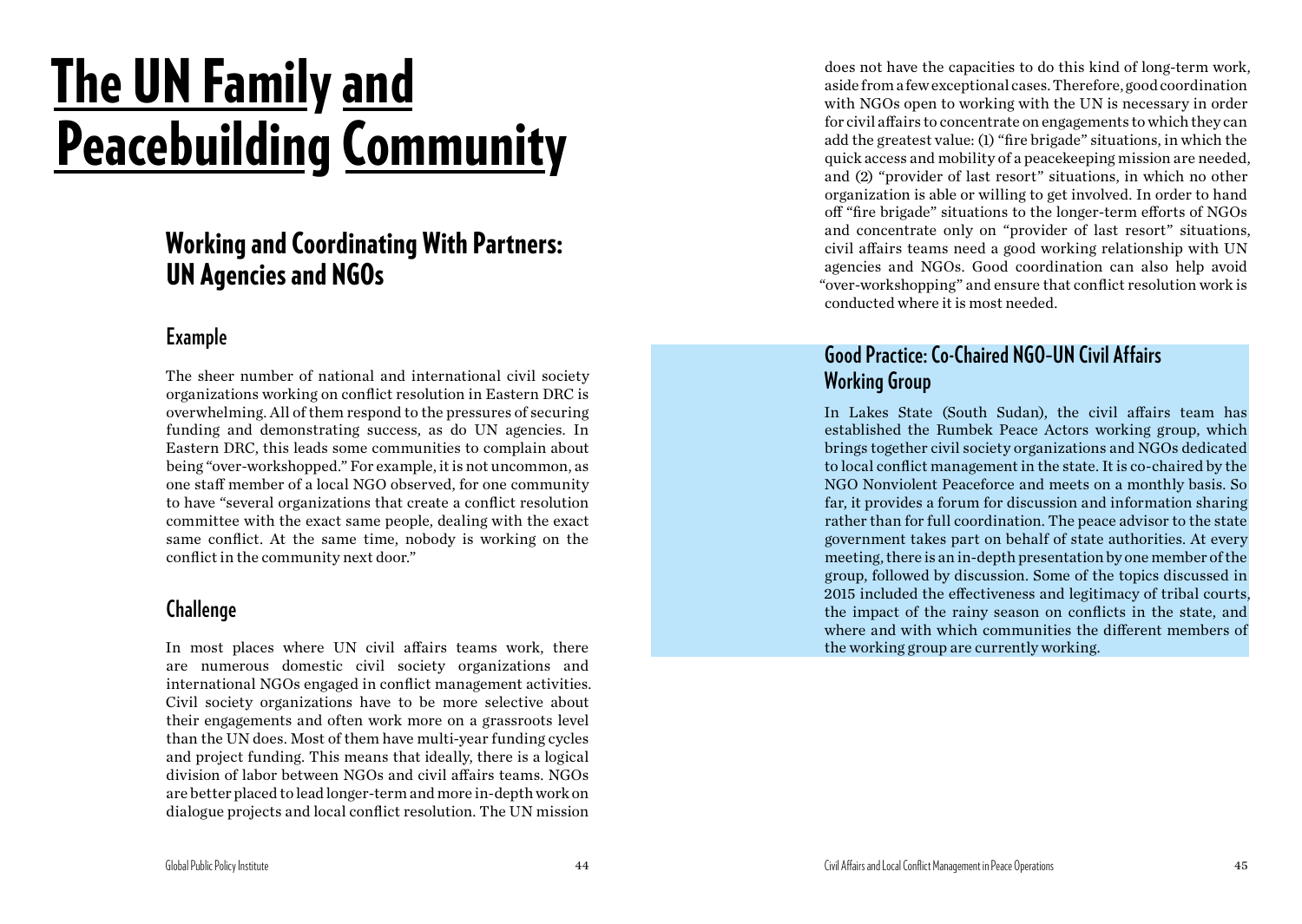#### <span id="page-23-0"></span>**Good Practice: Steering Project Funding Through Donor Coordination Unit**

A potential model for greater coordination and better division of labor between the UN mission, agencies and NGOs may be found in the system that MONUSCO is currently building through its Stabilization Support Unit (SSU). SSU is supporting strategic donor fundraising to align projects with the government's stabilization plan. This effort has the potential to improve coordination of NGO activities in the conflict management field. SSU could steer funding towards projects where civil affairs needs to hand over "fire brigade" (after the initial firefighting) or "provider of last resort" cases to NGOs or UN agencies. Such a coordinating role taken by the stabilization unit would necessitate excellent and constant exchange of information between civil affairs teams and SSU – something that might still need work in MONUSCO.



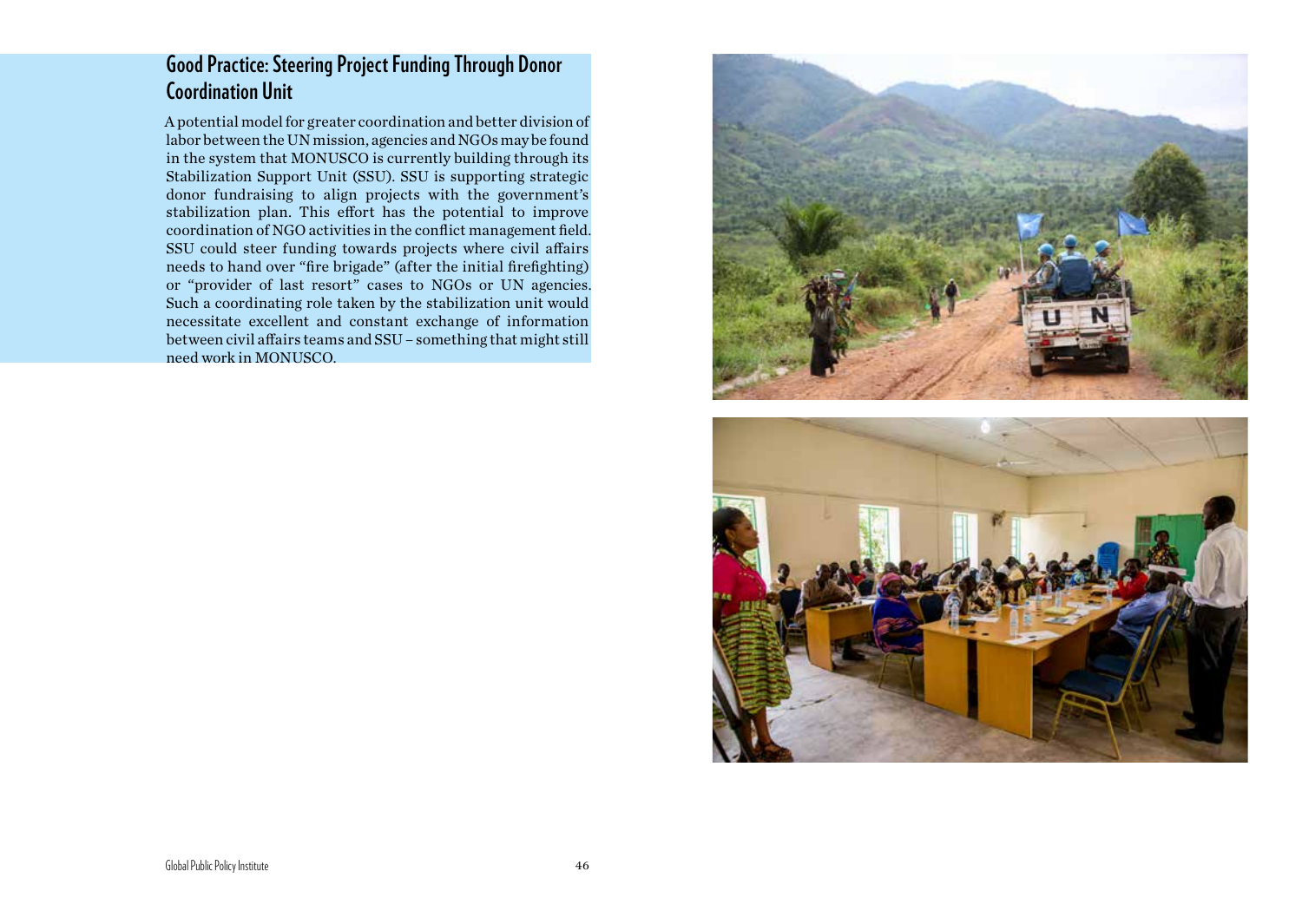# <span id="page-24-0"></span>The State and Other Stakeholders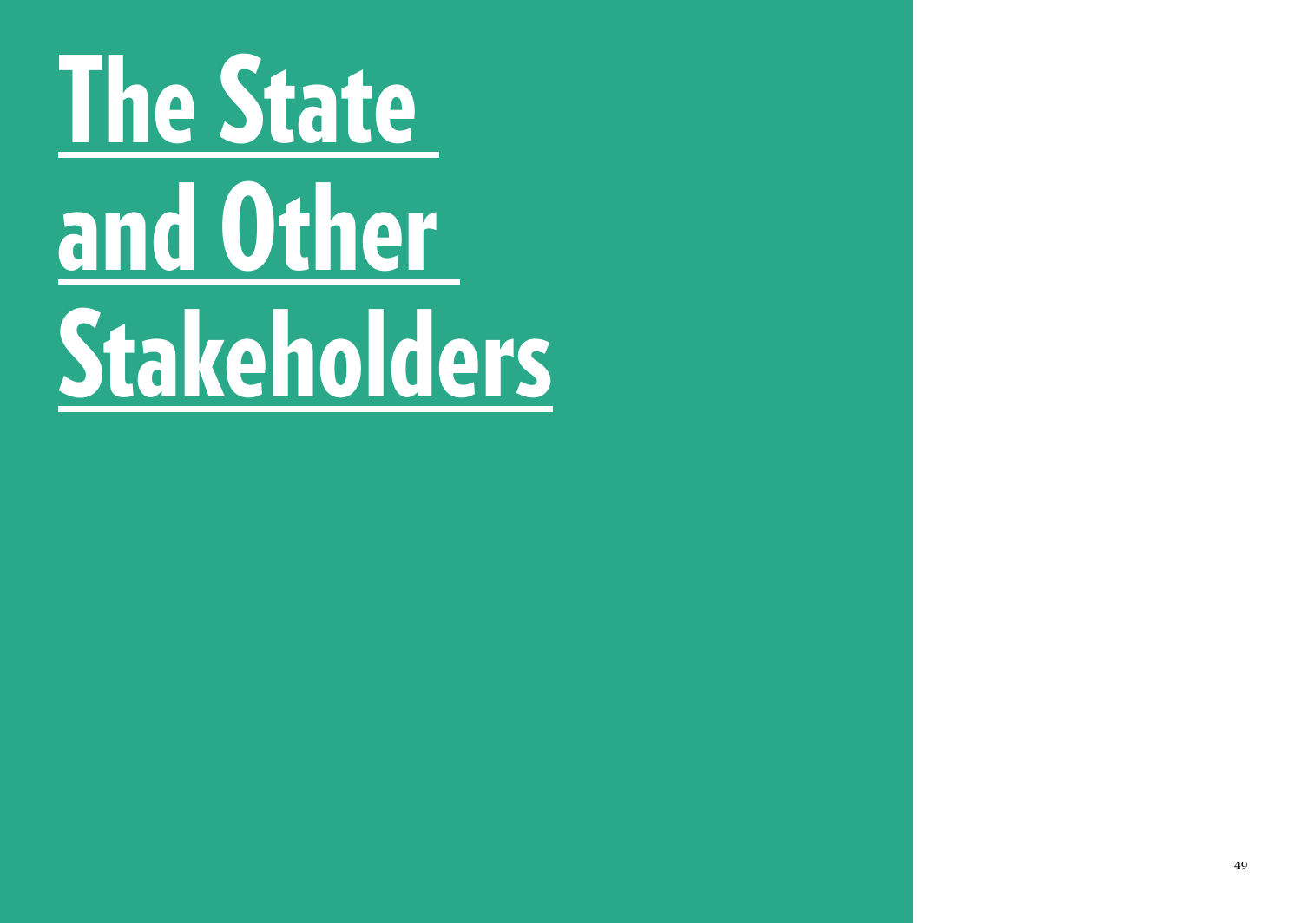# The State and Other **Stakeholders**

## Working With Weak State Authorities

#### **Example**

In Eastern Congo, civil affairs teams spend a lot of resources supporting the establishment and functioning of local risk analysis committees (Comités d'analyse de risks). The committees are supposed to bring together provincial authorities, civil society organizations, UN agencies and MONUSCO in each province to analyze the conflict situation and prioritize the conflicts that need intervention. MONUSCO provides logistical support to the committees and lends its political weight to bringing members to the meetings. The meetings are supposed to be called and chaired by government officials. However, many committees stop meeting regularly soon after their establishment. In North Kivu, for example, even though they themselves created the committees, provincial authorities often complain that they are too busy to chair or even attend the meetings. Appointments are cancelled, or the government sends only lower-rank representatives who have little to no authority. The low effectiveness of such meetings raises the question of whether organizing and supporting them is worth the mission's time and resources.

#### **Challenge**

Many civil affairs teams face the challenge of how to ensure that their conflict management work goes hand in hand with the task of strengthening state authority. Even where they would like to work with the relevant mission, host-country governments often

lack the capacity to lead conflict management work, as was the case with some risk analysis committees in the DRC. In a related challenge, peace conferences, roundtables and community dialogues regularly identify state institutions as playing a crucial role in implementation, e.g., through the provision of policing, justice systems or correction services. But these state authorities often lack the capacity to meet those demands. Police forces are too few, not well trained and not respected in communities; courts lack judges with the appropriate mandate to try capital offenses; and prisons are overcrowded and lack basic supplies. As a result, local expectations that these peace initiatives will be created are disappointed. Civil affairs teams need to find a way to constantly reassess the role that government authorities are able to play in leading conflict resolution and then adjust their support to that role. This requires constant engagement with political elites.

#### **Good Practice: Supporting Reconciliation of Leaders Through Logistical Support**

After many years of mutual cattle raiding and associated violence between the Gok and Pakam communities from Cuibet and Rumbek North counties in Lakes State (South Sudan), community leaders on both sides were fatigued by the situation, which created an opening towards reconciliation. To assist the efforts of local chiefs, an unusually experienced and committed county commissioner and the governor's "peace adviser," UNMISS Civil Affairs provided logistical support by shuttling community leaders from both sides to meetings for discussing their issues. The two communities then appointed representatives who met at a roundtable organized by the NGO ACTED and UNMISS Civil Affairs to find solutions to the underlying problems of resource sharing and road access. By April 2015, the negotiations led to a series of ceremonial intermarriages between the two clans and a cessation-of-hostilities agreement, which – with the exception of a brief but significant clash between hundreds of youth from both sides on May 1 – still held at the time of this research in June 2015.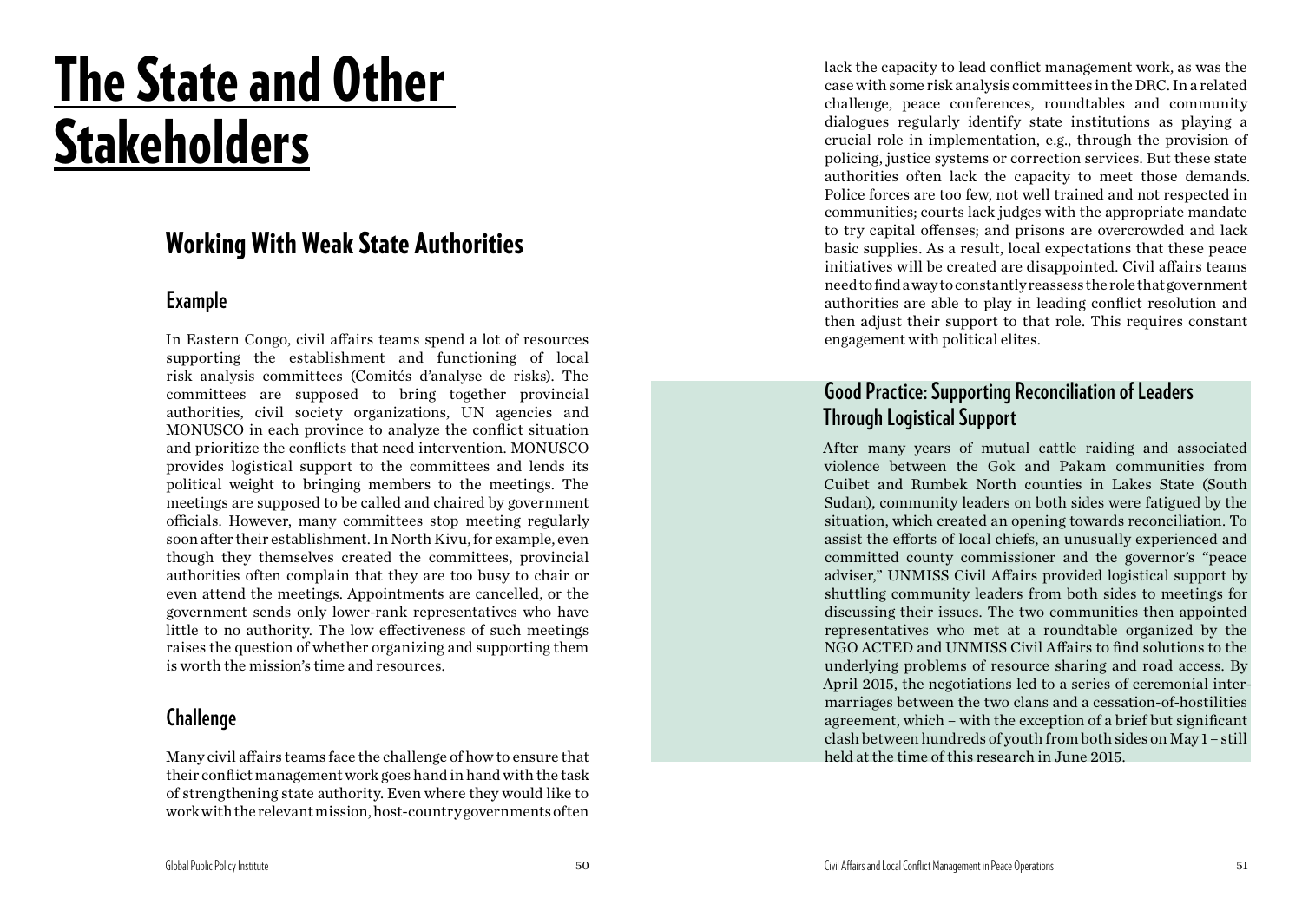#### **Good Practice: Keeping All Relevant Government Officials Involved**

As a result of recent and ongoing reforms of the provinces in the DRC (découpage), it has been unclear as of mid-2015 who formed the government in the new province of Ituri (formerly a district of the Orientale province). Lacking clarity regarding which government officials to engage in its conflict management work, the Bunia civil affairs team, as an alternative to putting government officials in the lead, made a concerted effort at least to keep a variety of officials informed about their efforts and achieved a formal statement of agreement by these officials on MONUSCO's local conflict management efforts. These include the mediation engagement between the Hema and Lendu communities (see above).

#### **Good Practice: Working with Customary Conflict Resolution Mechanisms**

Sometimes it is possible to strengthen local conflict resolution mechanisms without putting state authorities in the lead while also not undermining their authority. In North Kivu, one of the structures that civil affairs works with – supported by the provincial government – is the Baraza La Wazee, a group of elders who represent all ethnic communities in the province. The civil affairs team provides the Baraza with logistical support to travel to locations in which conflict is flaring up, so that the elders can engage in dialogue and reconciliation work that does not overly rely on state institutions – at least when it comes to inter-community conflicts.

## Dealing With Authorities as Stakeholders in Local Conflict

#### **Example**

In North Kivu, a Provincial Arbitration Commission (Commission Provinciale D'arbitrage des Conflits Coutumiers) is officially charged with investigating conflicts over the exercise of traditional powers. In most cases, these conflicts involve competing claims to traditional offices, e.g., multiple individuals claiming to be the rightful traditional chief. There are elaborate procedures for investigating the cases, hearing oral arguments according to tradition and law, and drawing up arbitration decisions. Nevertheless, the commission's practical impact is negligible because of its consultative status and effective dependence on the provincial governor, who decides whether to recognize and enforce an arbitration decision – a decision usually based on political expediency. In the political context of the DRC, a governor is rarely a neutral party in such disputes. Still, as part of the state authorities, which the peace operation is mandated to strengthen, the arbitration commission draws on MONUSCO Civil Affairs for logistical support (i.e., transport, accommodation, food) during its investigations throughout the province.

#### **Challenge**

Any UN support to conflict management faces a fundamental dilemma. On the one hand, missions are usually mandated to strengthen the authority of the state and its local representatives. After all, a functioning state is the only exit strategy for a peace operation. On the other hand, the state representatives are usually deeply involved in the conflicts. In this context, how can the mission support conflict management (which often requires a significant degree of impartiality) as well as the state? What kind of support should the mission provide state representatives to fulfill its mandate and work towards its exit strategy without jeopardizing its support to the local people in managing their conflicts? Effective civil affairs work often found case-by-case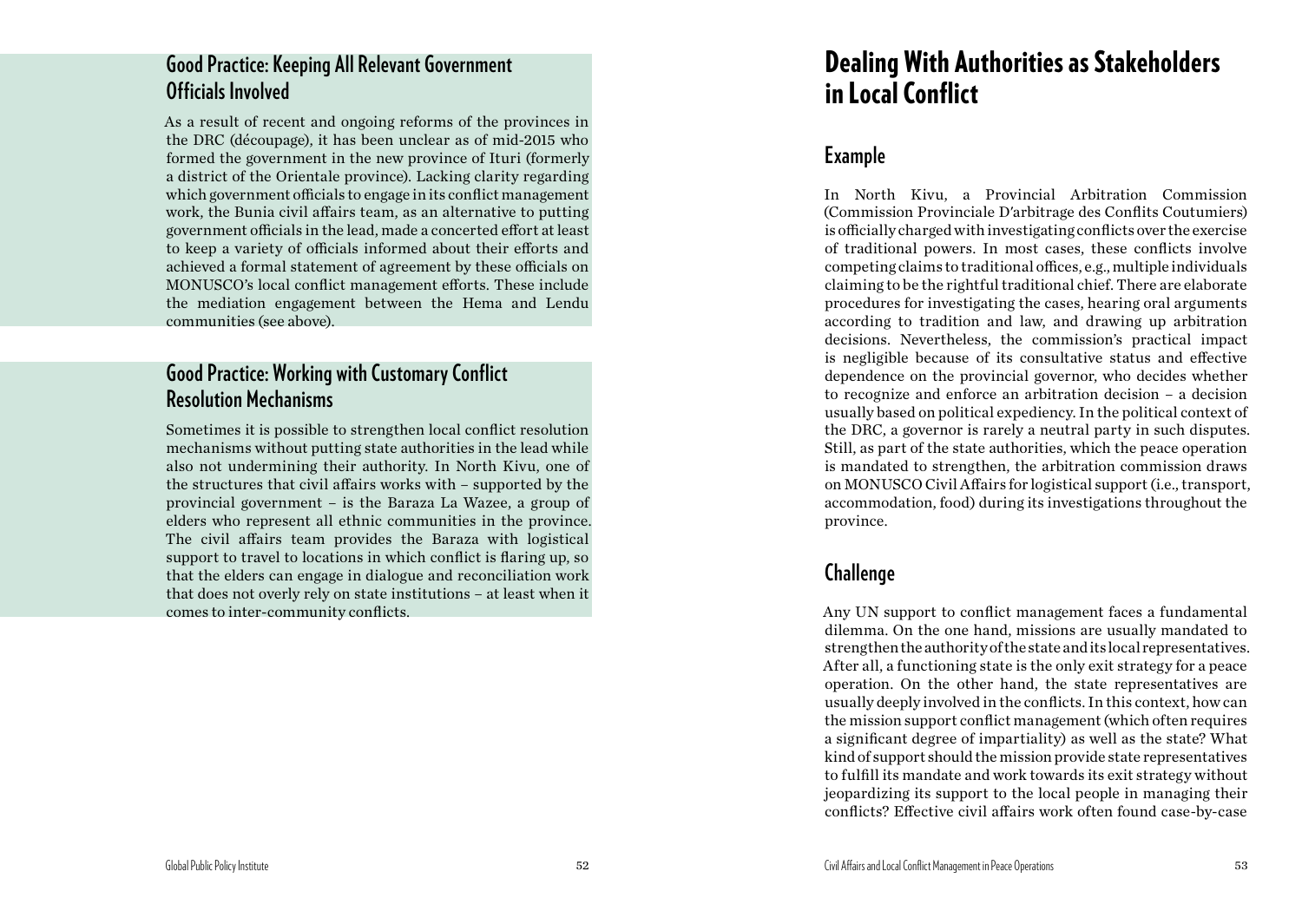solutions to this dilemma by strategically involving different local authorities in different ways. It is important to recognize that by working exclusively or primarily with the representatives of state authority, missions are unavoidably "taking sides" in a fluid local struggle for political recognition, legitimacy and power. Clearly, locally led conflict management processes are the most effective, if not the only type of conflict management that succeeds. But in every (post-)conflict situation, there are competing local authorities to lead. The challenge is to prioritize support to those who genuinely and effectively work for violence reduction and conflict resolution.

#### **Good Practice: Empowering Citizens to Demand Basic Services from their Local Representatives**

In Rutshuru (North Kivu, DRC), MONUSCO's Stabilization Support Unit (SSU) has steered funding to a project for community violence reduction in the context of the reintegration of former members of the FDLR militia. The project is implemented by Resolve, an international NGO, and its local partner FEMISA. In alignment with the international community's stabilization strategy for the DRC (International Security and Stabilization Support Strategy, ISSSS), the project includes a bottom-up process to establish effective contact between the targeted communities (villages that have accepted former fighters to reintegrate) and the superior authorities of the state. These so-called "democratic dialogues" are designed to empower citizens and communities at the lowest level to articulate their legitimate demands for basic services and political representation vis-à-vis the politicians who claim to represent them.

## Dealing With Faraway Spoilers

#### **Example**

Lakes State (South Sudan) appears stuck in a cycle of cattle raiding and mass violence between various Dinka clans. Peace

agreements among these communities tend to break down quickly and frequently, partly because local community leaders are not the only relevant actors. Much of the local land and cattle is controlled by wealthy owners who live in Juba or even outside the country, including businesspeople, politicians and military figures. Locally, it is considered common knowledge that they arm the communities who tend their cattle or work their land, pressure them to grow their herds and take care of individuals wounded in violent clashes with their neighbors. None of these powerful people sit at the table at most peace conferences, nor do they accept being considered a party to the violence. They prefer to stay in the shadows, effectively spoiling many attempts by local communities to break the cycle of violence.

#### **Challenge**

Local conflicts often do not stay local when politicians, businesspeople and military figures in faraway capitals (or even abroad) manipulate local grievances for their own political or economic gain. Peace initiatives among local actors are almost bound to fail, or succeed only in the very short term. After all, it makes little sense to negotiate a deal if the most relevant parties to the conflict do not even sit at the table or share an interest in finding a solution. At the practical level, when such powerful spoilers live far away from the actual violence, civil affairs teams on the ground or their local partners (community leaders, civil society activists or local government officials) are neither logistically nor politically well placed to engage them.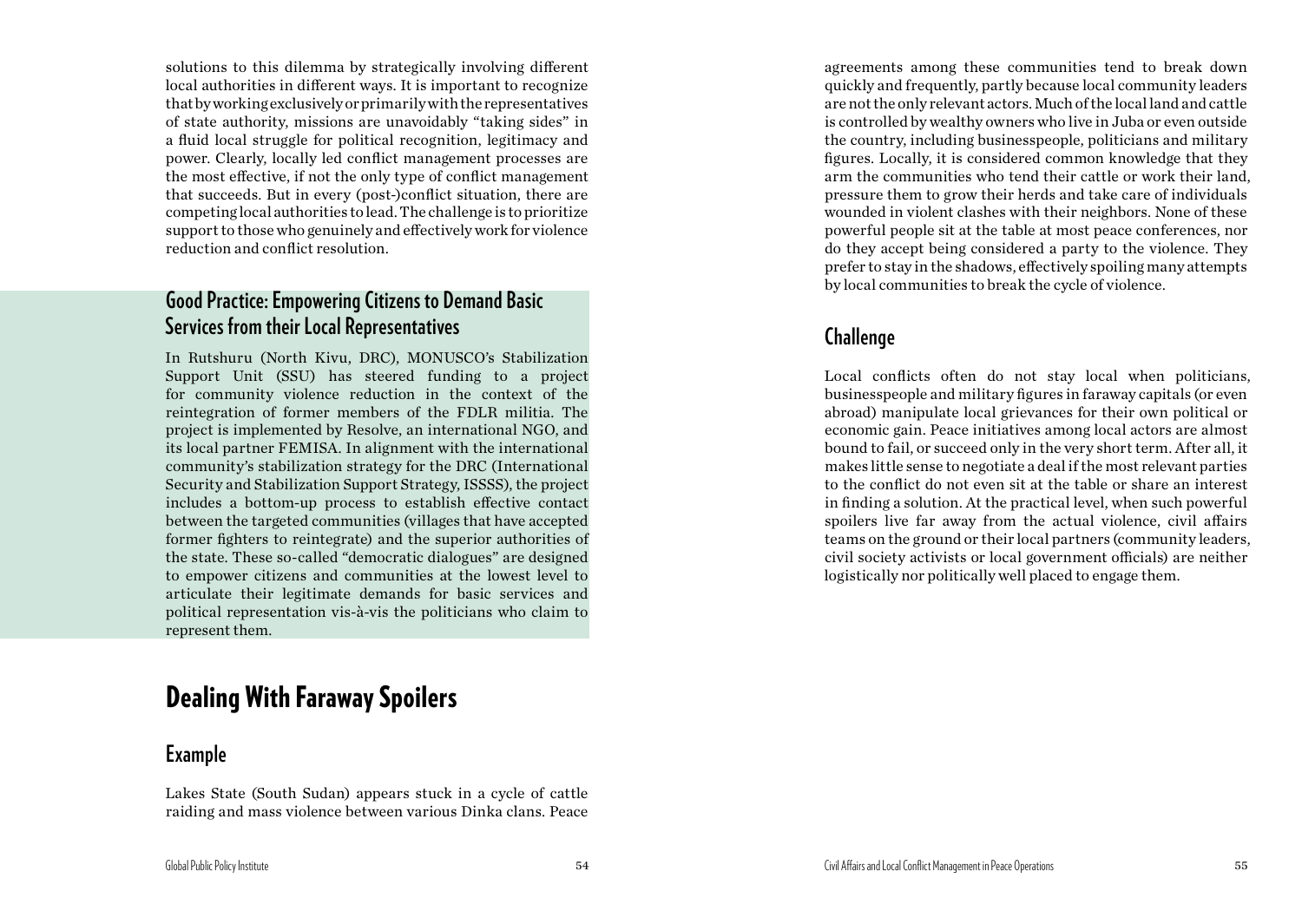#### **Good Practice: Providing Opportunities for Communities to Influence Spoilers in a Safe Context**

In the DRC, outside observers mentioned MONUSCO's political advocacy in such situations as a key comparative advantage of the mission over other peacebuilding actors (NGOs and UN agencies). Through close collaboration between local civil affairs teams, heads of office, civil affairs leadership at HQ level and political affairs colleagues, the mission managed to orchestrate effective political engagement with powerful actors, resulting in at least temporary reductions in local violence. In one instance of recurring inter-ethnic violence stirred largely by a local politician now residing in Kinshasa, a local NGO, supported by funding from the Swiss government, was able to convene a large conference that included the Kinshasa spoiler. Rather than formally framing it as a "peace conference" and forcing participants to accept their role as "conflict parties," the conference was deliberately framed broadly as a "social dialogue." But because it was positioned so prominently (it was broadcast by live radio transmission), it attracted the participation of all relevant stakeholders, including the powerful spoiler from Kinshasa. In the conference, all sides – including the representatives of a marginalized local community of socalled "refugees" – had the opportunity to present their points of view, followed by a long debate between 24 speakers. At some point, apparently impressed by the discussions, the spoiler from Kinshasa got up and delivered a long speech in which he blamed the problems to past misunderstandings, but then undertook to reduce his meddling. While this intervention did not entirely resolve simmering tensions between the local communities, NGO and UN staff confirmed a reduction in violence afterwards.



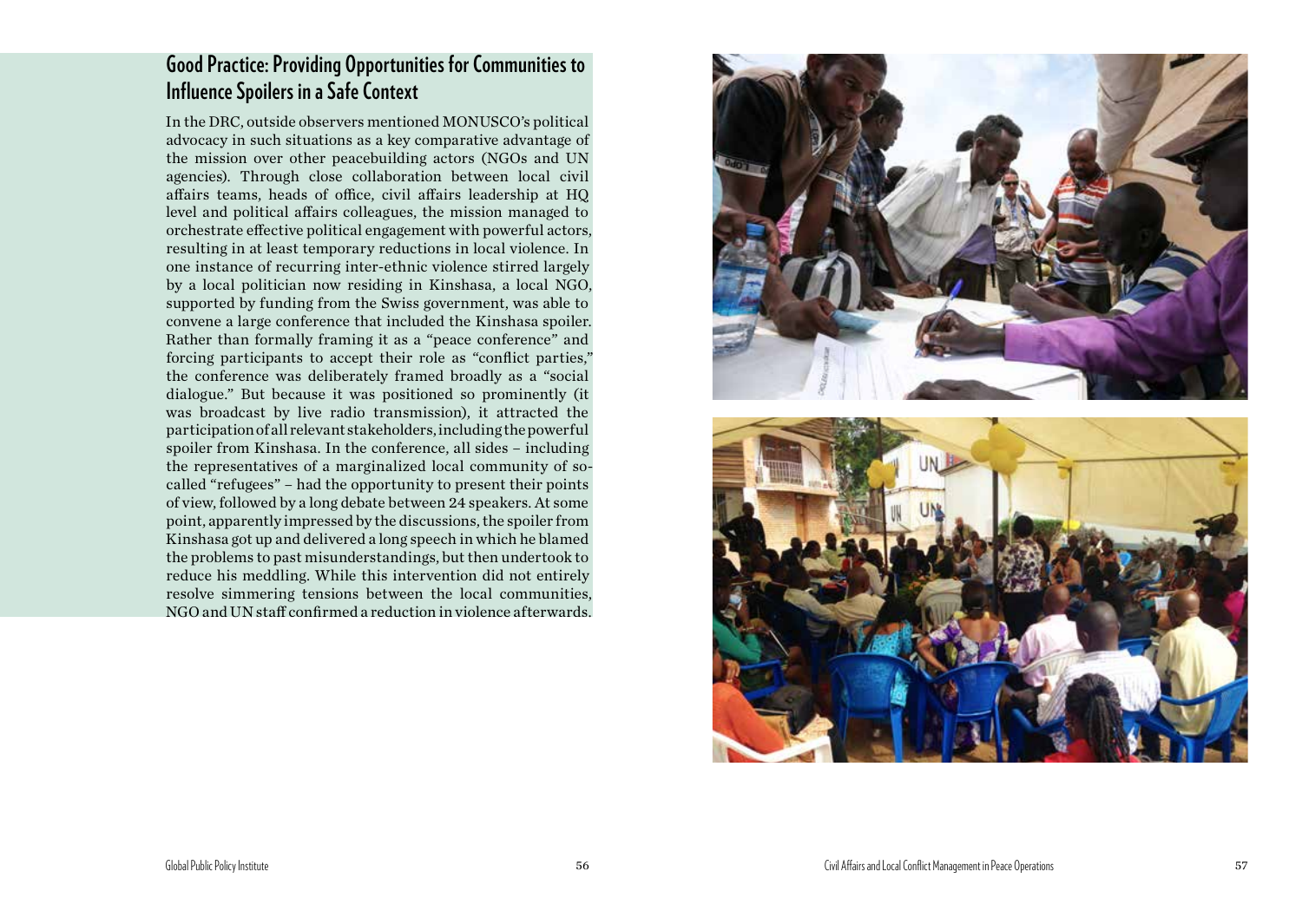<span id="page-29-0"></span>

# Conclusion

The challenges and good practices identified for this toolkit in dozens of conversations, roundtables and workshops with civil affairs staff in UNMISS and MONUSCO are mostly focused on issues of management and organization of work, although some do address key issues of support to conflict management itself.

Within civil affairs, most of the wisdom collected from experienced colleagues in the field had a common thrust: a call to be more strategic. This means making time for good conflict analysis, using those insights to consciously set priorities at the expense of less important issues and employing the political instruments of civil affairs in service of these top priorities, should they be the facilitation of access to logistical resources, the political engagement of individual local leaders or major undertakings such as trainings or peace conferences. This is easier said than done. Constant external demands and cumbersome bureaucratic procedures leave little time to think or plan. But we hope that the examples collected from colleagues in the field provide some ideas for finding that space (i.e., by not doing certain other things) and using it productively.

Civil affairs is not an island. Many of its key functions are effective only in close collaboration with other parts of the mission. This cuts both ways: better conflict prevention and protection of civilians require greater support to local conflict management, which entails structural adjustments in a mission that enable a civil affairs team to make the most out of its unique capabilities and resources. Two of these adjustments are the establishment of budgets for "petty cash" and the prioritization of logistical resources for support to local conflict management. In some missions, a revision of security protocols as part of the larger UNDSS shift from risk avoidance to risk management might be required, even if it does not materialize overnight. In turn, if missions want to be better attuned to local political dynamics, they must invest in on-the-ground knowledge (e.g., by hiring Community Liaison Assistants, which is currently underway in a number of missions beyond MONUSCO) and effectively feed the wealth of local analysis produced by the civil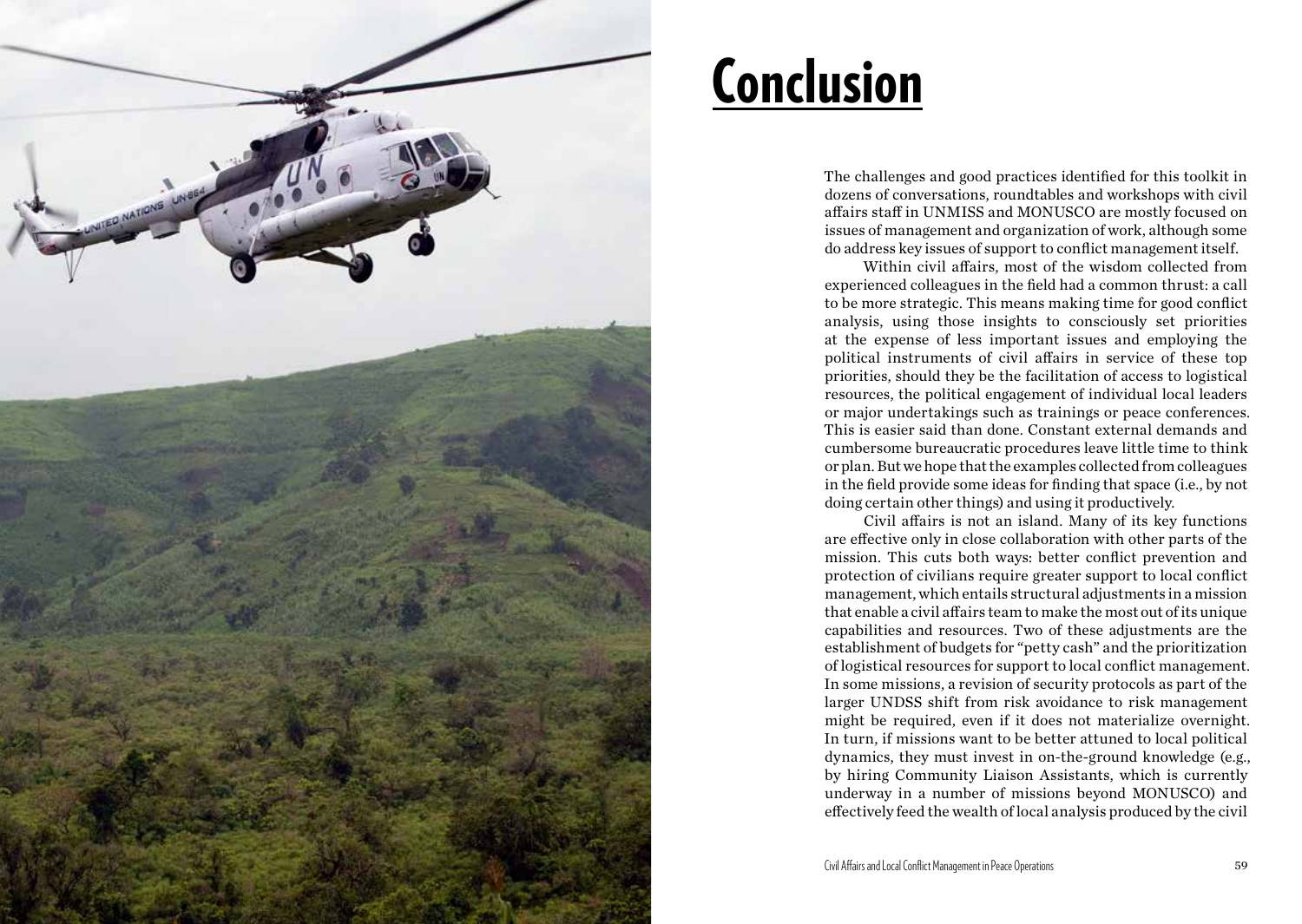<span id="page-30-0"></span>affairs community into mission-wide information channels and decision-making processes.

In working with the UN family and NGOs, both UNMISS and MONUSCO provide several models of coordination with partners on local conflict management. Form should follow function: the precise shape of a forum or working group will be determined more by the actors and the context than by any particular model. Being more strategic, however, may require missions to make a more ambitious investment into filling a part of the "peacebuilding gap" that civil affairs alone cannot make up for. As shown by the most recent efforts of MONUSCO's Stabilization Support Unit, a mission may be able to translate its political convening power in the international community into channeling donor funding to priority areas, e.g., support to local conflict management by NGOs or agencies recognized for highquality work at the local level.

"Local conflict" is rarely just local. The key challenges of preventing the escalation of violence have to do with calibrating engagement with those who happen to represent the state – some of whom may have a stake in the conflict themselves – and with hidden "spoilers," who deny their role as stakeholders and operate beyond the reach of local actors. Far from providing simple solutions to these complex challenges, the stories told by field staff ultimately serve to underline the critical role of good analysis and informed strategic choices. There are always choices to be made in how to engage with different local actors and how to prioritize a mission's limited resources.

To put these arguments in context, the challenges and good practices collected in these pages emerged from seven weeks of working with civil affairs teams in South Sudan and the DRC in April, May, June and September 2015, including several small team retreats and roundtable discussions. Our selection of issues and stories reflect the limitations of working with only two missions and their specific mandates and environments. At the same time, focusing on fewer missions allowed us to dig deeper and spend more time in the field than in mission headquarters. Most of our time was spent away from Juba and Goma, in a conscious attempt to avoid the headquarters bias common among external observers and advisors to peace operations. In fact, our choice of topic – local conflict management – may have resulted in a slight bias to the contrary: an underemphasis of the

linkages to the national and international levels. That being said, we trust that the UN remains sufficiently wedded to nationstates to ensure that those dynamics will not lack for attention any time soon.